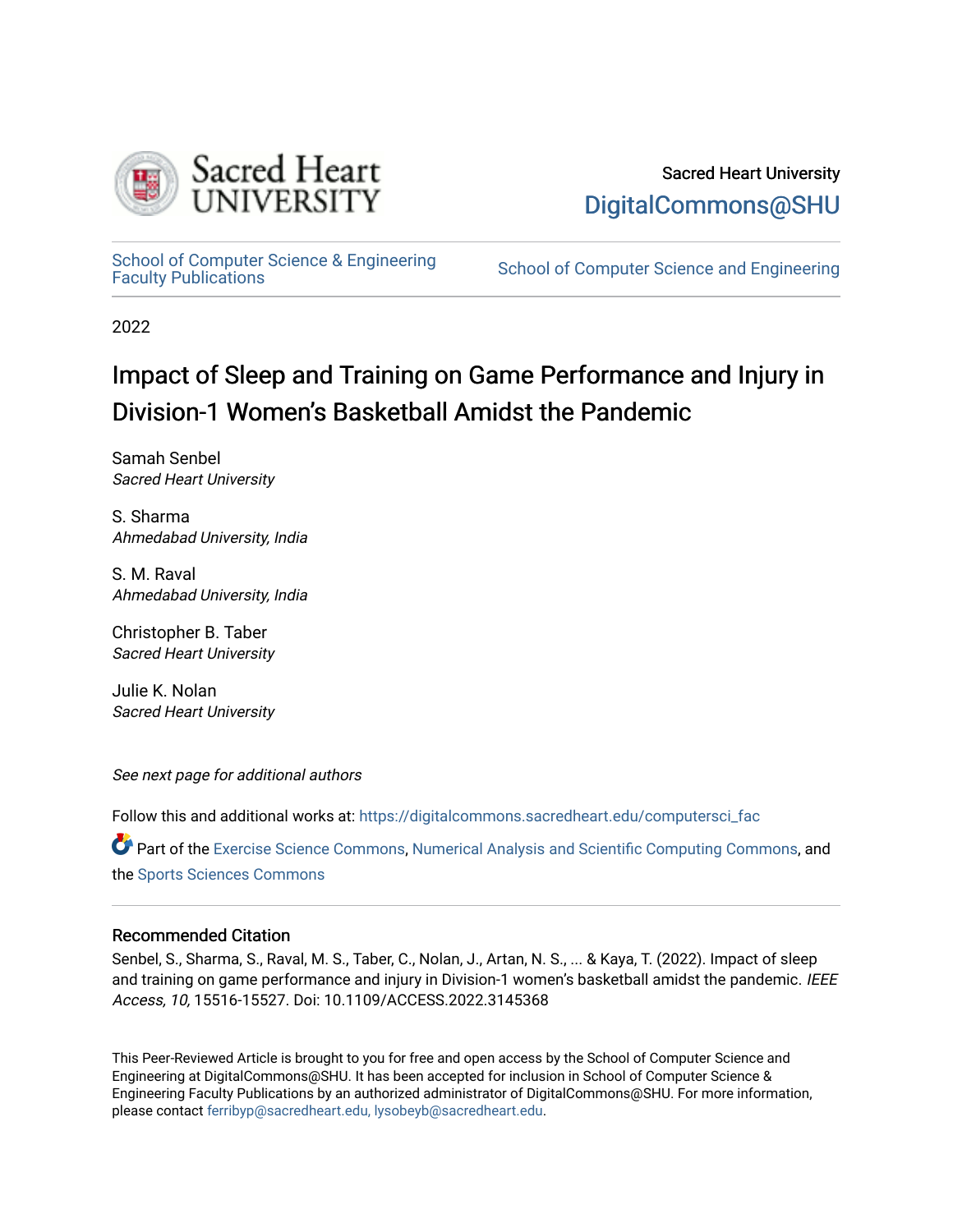# Authors

Samah Senbel, S. Sharma, S. M. Raval, Christopher B. Taber, Julie K. Nolan, N. S. Artan, Diala Ezzeddine, and Kaya Tolga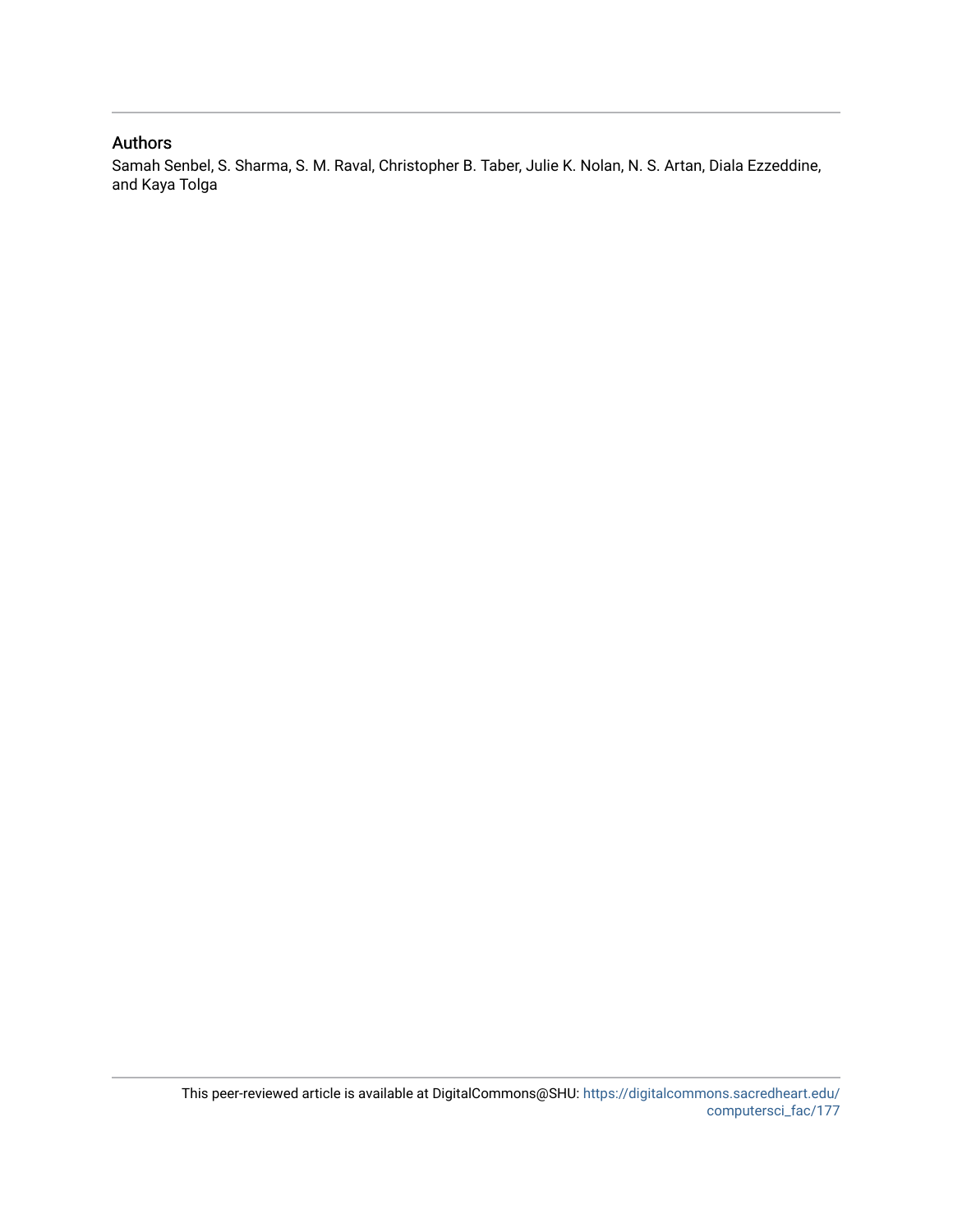

Date of publication xxxx 00, 0000, date of current version xxxx 00, 0000.

*Digital Object Identifier 10.1109/ACCESS.2017.DOI*

# **Impact of Sleep and Training on Game Performance and Injury in Division-1 Women's Basketball amidst the Pandemic**

 $\mathbf{S}.$  SENBEL\*<sup>1</sup>, S. SHARMA\*<sup>2</sup>, M. S. RAVAL<sup>2</sup>, (Senior Member, IEEE), C. TABER<sup>3</sup>, J. NOLAN<sup>4</sup>, **N. S. ARTAN <sup>5</sup> ,(Member, IEEE), D. EZZEDDINE<sup>6</sup> , AND T. KAYA\*\*<sup>7</sup> , (Senior Member, IEEE)**

1,3,4,7 are with the Sacred Heart University, Connecticut, USA

(email: senbels@sacredheart.edu, taberc@sacredheart.edu, nolanj5@sacredheart.edu, kayat@sacredheart.edu).<br><sup>1,2</sup>are with Ahmedabad University, Gujarat, India

(email: srishti.s1@ahduni.edu.in, mehul.raval@ahduni.edu.in.) <sup>5</sup>is with the New York Institute of Technology, New York, USA (email: nartan@nyit.edu.) 6 is with Tao Media, Bellevue, WA, USA (email: dialaezzedine@gmail.com.)

\* Authors contributed equally.

\*\* Corresponding author.

**ABSTRACT** We investigated the impact of sleep and training load of Division - 1 women's basketball players on their game performance and injury prediction using machine learning algorithms. The data was collected during a pandemic-condensed season with unpredictable interruptions to the games and athletic training schedules. We collected data from sleep monitoring devices, training data from coaches, injury reports from medical staff, and weekly survey data from athletes for 22 weeks. With proper data imputation, interpretable feature set, data balancing, and classifiers, we showed that we could predict game performance and injuries with more than 90% accuracy. More importantly, our *F1* and *F2* scores of 0.94 and 0.83 for game performance and injuries, respectively, show that we can use the prediction for informative analysis in the future for coaches to make insightful decisions. Our data analysis also showed that collegiate athletes sleep less than the recommended hours (6-7 instead of 8 hours). This coupled with a long hiatus in games and training increases the risk of injury. Varied training and higher heart rate variability (due to better quality sleep) indicated a better performance, while athletes with poor sleep patterns, were more prone to injuries.

**INDEX TERMS** Basketball, collegiate athletes, data mining, game performance, injury prediction, machine learning, sports analytics.

#### **I. INTRODUCTION**

S PORTS data analytics has been gaining significant atten-<br>tion through collegiate and professional leagues and Etion through collegiate and professional leagues and Esports. Any insights regarding athletic performance can make a difference in games in terms of athletic performance or preventing injuries, ultimately determining the overall success of a team. This transdisciplinary research has brought athletes, athletic trainers, exercise scientists, engineers, and data scientists together to investigate a Division-1 basketball team's season where COVID-19 caused unprecedented disruptions. Using daily sleep patterns of the athletes combined with subjective training and survey data, this project positioned

itself in a way that game performance and injuries could be predicted with machine learning (ML) methods.

# *A. ATHLETIC PERFORMANCE*

Sleep and recovery strongly influence physical qualities such as strength, anaerobic power, flexibility, and physical performance [1]. Additionally, sleep is known to affect cognitive, emotional, and mental performance [2]. Athletes, in general, need more than eight hours of sleep to feel rested; however, their average hours of sleep fall below seven hours a night due to academic, social, and athletic commitments [3]. On the other hand, sleep extension beyond 8 hours per day for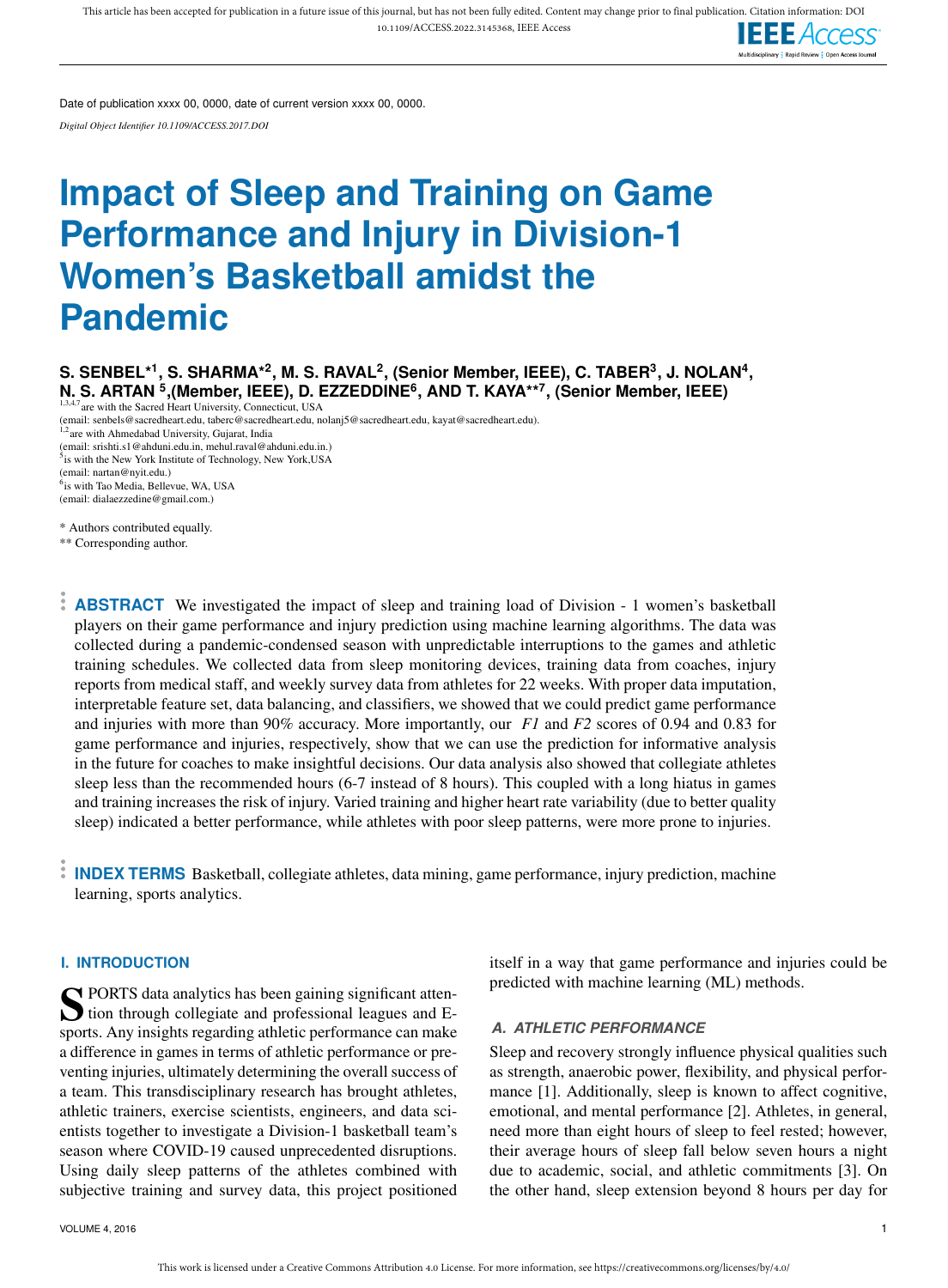several weeks was shown to improve shooting accuracy for collegiate men's varsity basketball team and reaction time for college varsity tennis players [4, 5].

# *B. ATHLETIC INJURIES*

Collegiate athletes are reported to spend up to 41 hours per week on athletics, resulting in inadequate time for restorative sleep [6]. It has been reported that sleeping less than 8 hours per night resulted in higher injury rates in adolescent athletes [7, 8]. Furthermore, a simultaneous increase in training load, training intensity, and decreased hours of sleep resulted in a significantly higher risk of injury in this population [9]. Limited research exists addressing the association between sleep and injury rate, and data is limited to the use of subjective questionnaires to characterize sleep metrics [10].

# *C. MACHINE LEARNING METHODS IN BASKETBALL*

Modern basketball analytics focus on action-oriented and proactive strategies [11]. ML in basketball can help roster composition, gameplay strategies, and player flow during a game [12]. Commonly, classification, regression, and clustering techniques are used in basketball analytics [13]. For example, the impact of a player's game performance on win probability was carried out by using the Bayesian linear regression model [14]. In addition, Wang et al. [15] used neural networks on basketball videos to classify offensive strategies such as player movement and location, in-bound plays, etc. Similarly, with the goal of improving the team performance, Piette et al. [16] used network analysis to find the path during the gameplay that generated maximum points and predicted the outcome.

On the other hand, injury prediction is challenging due to the multidimensional parameters coming from psychological, social, nutritional, and training workload [17]. Data scientists have used artificial neural networks (ANN), Bayesian networks, decision trees, clustering, and Support Vector Machines (SVM) for injury prediction of a player [18]. Talukder et al. [19] utilized game data, workload, and team schedules with random forest and an autoregressive model with logistic regression to predict player injury. Knee injury and heart defect detections have also been explored using ML [20, 21].

# *D. COVID IMPACT IN ATHLETICS*

Covid-19 has caused the cessation of daily activities by teams and athletes in sports. Athletes missed technical, tactical, and psychological preparation that disrupted injury prevention, nutrition, and recovery programs [22] potentially raising the risk of injury, [23]. Grazioli et al. [24] found that after 63 days of quarantine, professional soccer players lost lean body mass and fat mass resulting in degraded sprinting ability and lower body power. It has been suggested that athletes must be gradually exposed to physical training after detraining periods [25].

# *E. PROPOSED WORK*

This holistic study incorporated training data from strength coaches, sleep and recovery information from a wrist-worn device, and perception questionnaires from the Women's Division-I basketball team to create a platform for predicting game performance and injury risk assessment. Our research questions (RQs) were:

RQ1: Which training, sleep, and survey data features are more important for the following?

- (a) Game performance
- (b) Injuries

RQ2: Can we predict injury and game performance based on training, sleep, and athletes' perception for data collected during a pandemic?

Considering the above RQs the paper focuses and contributes in the following directions:

- Selection of an interpretable feature set: We have performed intensive feature selection to reduce the dataset complexity and created an interpretable feature set containing 12 features for game performance and 14 for injury risk prediction.
- Game performance and injury prediction: We applied ensemble machine learning algorithms on a reduced data set based on feature importance to predict game performance and injury with an *F1* score of 0.94 and *F2* score of 0.83 respectively.
- Impact of pandemic on injuries: We collected data during the pandemic, where team schedules were very different from previous seasons due to game date changes, cancellations, and quarantine protocols.

# **II. METHODS**

# *A. DATASET*

The Division-1 Women's Basketball team at Sacred Heart University were the subjects of this study (Institutional Review Board approval number 170720A on 9/14/2020). The methodology of the data collection is outlined in Fig. 1. Following data from 16 players were collected for 25 weeks: (1) volume load, monotony, and strain from resistance and metabolic conditioning training 3 times a week, i.e. 3/week. (2) Daily (7/week) sleep schedule and heart rates of the athletes via WHOOP strap [26]. (3) The perception of athletes' recovery and stress levels were measured with subjective surveys (twice a week, 2/week, Mondays and Thursdays). The collected data were evaluated against game statistics and injury reports for developing ML models to predict game performance and injuries. Fig. 2 shows a snapshot of the dataset. It contains a few features from sleep, recovery, training, perception (survey), game performance and injury[26].

# *B. QUANTIFICATION OF TRAINING LOAD*

Training load was calculated as a weekly composite score by summing the total work completed in sports training, metabolic conditioning, resistance training, and gameplay.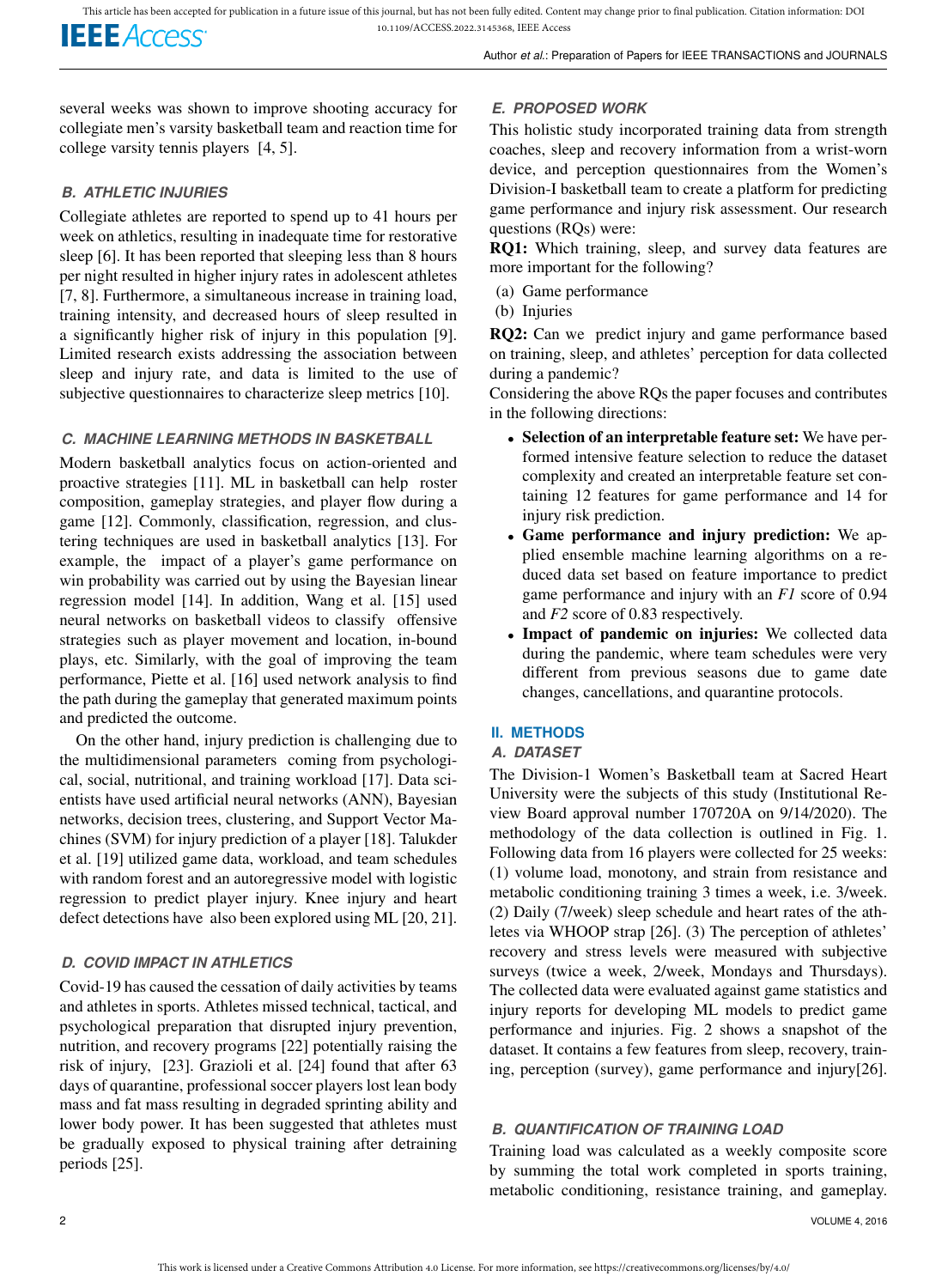This article has been accepted for publication in a future issue of this journal, but has not been fully edited. Content may change prior to final publication. Citation information: DOI 10.1109/ACCESS.2022.3145368, IEEE Access

#### Author *et al.*: Preparation of Papers for IEEE TRANSACTIONS and JOURNALS





**FIGURE 1.** Methodology used in the study. Training (three times a week, 3/week), recovery (daily, 7/week), and perception (twice a week, 2/week) data were utilized to gain insights on the game performance and injury of the athletes.

| <b>Survey Data</b> |              |            |                | <b>Training</b> |                  |               | <b>Sleep and Recovery</b> |            |      |                                    | <b>Game Performance</b> |                   |
|--------------------|--------------|------------|----------------|-----------------|------------------|---------------|---------------------------|------------|------|------------------------------------|-------------------------|-------------------|
| EB                 | LA           | <b>NES</b> | <b>OS</b>      | Daily.Average   | <b>Weekly.SD</b> | <b>Strain</b> | <b>RHR</b>                | <b>HRV</b> |      | Sleep Need Wake Periods Sleep Debt |                         | <b>Game.Score</b> |
| 6                  | 0            |            |                | 22.50           | 45.00            | 45.00         | 65.00                     | 53.00      | 9.71 | 10.00                              | 1.47                    | 2.60              |
| 6                  | $\mathbf{0}$ |            |                | 22.50           | 45.00            | 45.00         | 54.10                     | 98.90      | 9.16 | 11.80                              | 0.97                    | 3.90              |
| 6                  | $\mathbf{0}$ |            |                | 22.50           | 45.00            | 45.00         | 69.00                     | 44.00      | 9.28 | 9.00                               | 0.73                    | 0.40              |
|                    |              |            |                | 100.00          | 86.60            | 346.41        | 60.00                     | 91.00      | 9.25 | 5.00                               | 0.61                    | 00 <sup>2</sup>   |
|                    |              | 3          |                | 100.00          | 86.60            | 346.41        | 65.00                     | 77.00      | 9.03 | 9.00                               | 1.03                    | 130               |
|                    |              |            |                | 100.00          | 86.60            | 346.41        | 56.00                     | 79.00      | 8.69 | 8.00                               | 0.30                    |                   |
| 5                  |              | 4          |                | 137.50          | 129.71           | 583.03        | 55.00                     | 91.00      | 9.47 | 11.94                              | 0.66                    | 4.50              |
|                    |              | 4          |                | 137.50          | 129.71           | 583.03        | 56.50                     | 103.50     | 9.42 | 11.30                              | 1.17                    | 5.00              |
|                    |              |            |                | 137.50          | 129.71           | 583.03        | 56.00                     | 65.00      | 8.63 | 16.00                              | 0.00                    | 6.10              |
| 6                  |              | $\Omega$   |                | 90.00           | 60.00            | 540.00        | 72.00                     | 69.00      | 9.12 | 4.00                               | 1.38                    | $-0.00$           |
| 6                  |              |            |                | 72.50           | 95.00            | 221.32        | 76.00                     | 40.00      | 9.08 | 8.00                               | 1.52                    | 4.50              |
| 4                  |              | 2          | $\overline{2}$ | 72.50           | 95.00            | 221.32        | 74.00                     | 24.00      | 9.02 | 13.00                              | 1.28                    | 0.10              |

**FIGURE 2.** Dataset snapshot containing features from sleep, recovery, training, perception (survey), game performance and injury. The survey parameters - EB: Emotional Balance, LA: Lack of Activation, NES: Negative Emotional State, OS: Overall Stress are covered in Section II-D. The training parameters are discussed in Section II-B. The sleep and recovery parameters like RHR: Resting Heart Rate, HRV: Heart Rate Variability are discussed in Section II-C. **Game performance values were blacked out to de-identify the athlete as the game score data is publicly available.**

Following each session, a session rating of perceived exertion (sRPE)[27] was calculated by multiplying the time taken to practice by the athletes' subjective rating of perceived effort (1-10 scale)[28, 29]. Total week load and weekly standard deviation (SD) were calculated by summing sRPE for the week and calculating the SD. Weekly resistance training load was calculated by summing the total weight lifted during the week. Monotony was calculated by taking the mean daily load and normalizing it by the weekly SD of training load. Finally, training strain was calculated by taking the total weekly load and multiplying it by the monotony score. Overall, 6 data features were collected weekly [30].

#### *C. SLEEP MONITORING*

WHOOP straps were given to each athlete, and their sleep, heart, and overall recovery were monitored through WHOOP's research platform. The heart parameters include - resting heart rate, heart rate variability, sleep parameters includes - Sleep Need, Wake Periods, Sleep Disturbance. Sleep need is amount of sleep needed by athlete to recover. Wake Periods is the duration for which the athlete remains awake mid sleep. Sleep disturbances are number of times the athlete

VOLUME 4, 2016 3

wakes up mid sleep. A total of 22 features were collected daily from the athletes using the WHOOP strap. WHOOP was validated by researchers (i.e., third party validated) via sleep clinic studies where WHOOP data was comparable to polysomnography results. More specifically, agreement, sensitivity, and specificity of WHOOP data was above 90% for sleep while the precision error for heart rate was 1.5% [31, 32, 33].

#### *D. SURVEY DATA*

Athletes completed the short recovery and stress questionnaire [34] via an online dashboard twice a week. This short survey collects subjective data on physical, mental, emotional, and overall recovery. The survey consists of 4 recovery- and 4 stress-related questions such as their Negative Emotional State (NES), Overall Recovery (OR), Overall Stress (OS), Mental Performance game performance Capability (MPC), Muscular Stress (MS), Physical Performance game performance Capability (PPC), Emotional Balance (EB) and Lack of Activation (LA). The athletes had to rank their values on a Likert scale from 0 to 6 [26] for each of these. This survey is both valid and reliable for athletic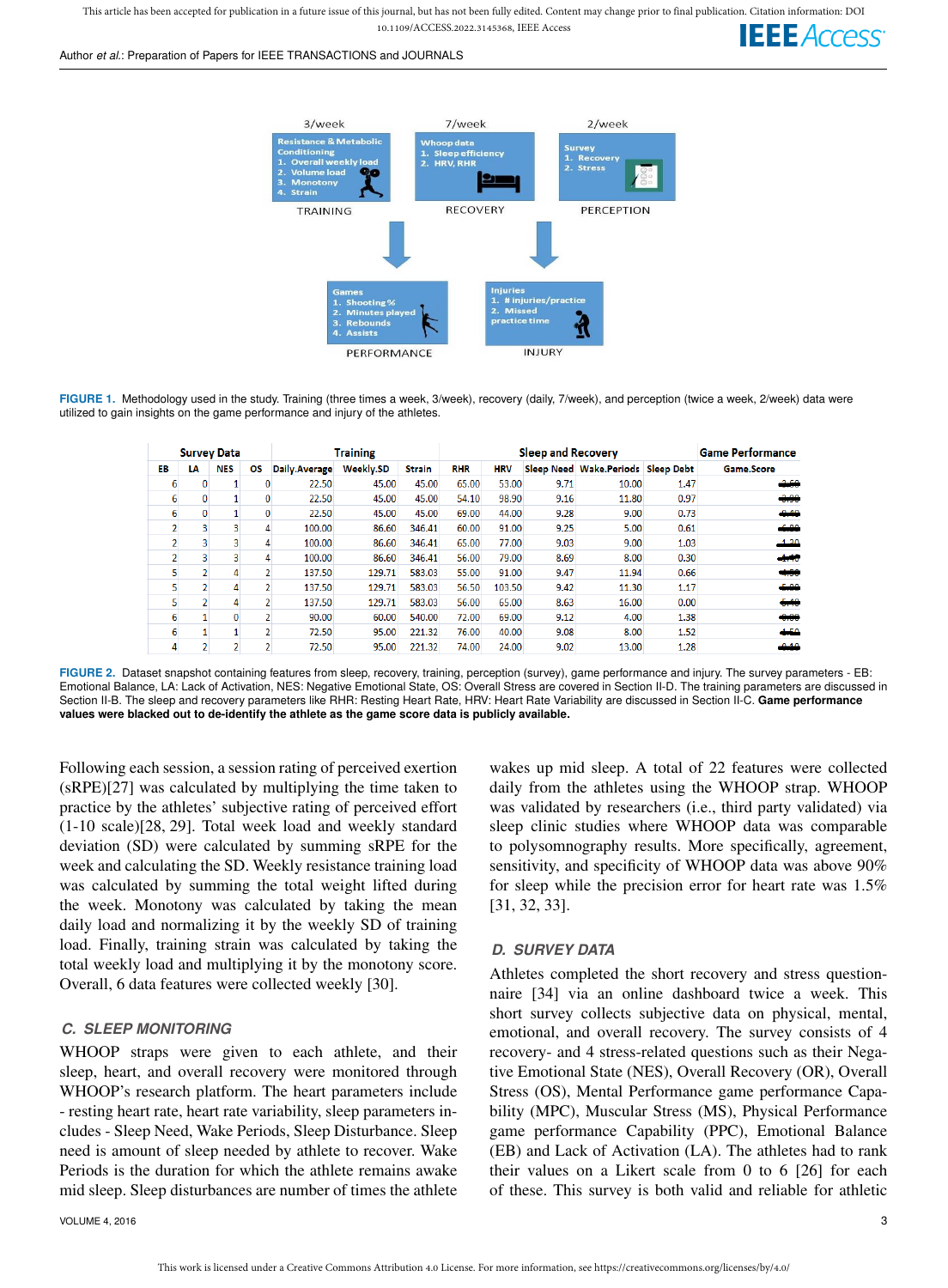populations [35].

#### *E. GAME PERFORMANCE*

It is important to quantify performance of a player in a game, therefore it was calculated through statistics developed by John Hollinger[36]. The game score roughly measures player's productivity in a game [37]. As shown in Eq. 1, points scored (+), steals (+), and turnovers (-) contribute directly, whereas other game statistics are weighted.

$$
GameScore = PointsScored + (0.4 \times FieldGoal) - (0.7 \times FieldGoal Attempts) - (0.4 \times (FreeThroughments - FreeThrough) + (0.7 \times OffensiveRebounds) + (0.3 \times DefensiveRebounds) + Steals \times (0.7 \times Assists) + (0.7 \times Block) - (0.4 \times PersonalFouls) - Trunover
$$
\n(1)

Game score holistically looks at all parameters of a box score like offensive play, defensive rebounding, steals, blocks and turnovers to measure the player's impact in that game. The parameters benefiting the team contributes positively to it while committing fouls or turnovers have negative impact. A game score of 10 is average and 40 is considered exceptional. The game score is simple to compute from easily available parameters, can be explained well and it statistically quantifies performance of a player. Therefore, we use it in the present work to measure player's performance.

#### *F. INJURY DATA*

Injury data were extracted from medical injury reports generated as injuries occurred. After the season, all original injury reports were shared with the research team, subject numbers replaced player names to ensure confidentiality, and data of interest were extracted for data analysis. This data included the date of injuries, occurrence of injuries (contact or noncontact), types of injuries (e.g., leg, shoulders, strain, tear, etc.), and how long the athlete was not available for practice or games.

## **III. DATA IMPUTATION**

Sleep data and questionnaire responses were not available completely as reasoned below:

- 1) Incomplete WHOOP strap data due to improper attachment to the wrist (hence no data collection), neglecting to charge, loss of charger, and not keeping the WHOOP app on the phone running in the background to allow data to upload to the research server.
- 2) Incomplete surveys as the athletes did not always complete the surveys, especially during COVID lockdown and in-season (when games were played).

Even though the game performance and injury data were only available when applicable, missing data from sleep and

surveys constituted a source of bias that could negatively impact the ML algorithms. The choice of an appropriate imputation technique could subsequently ease feature selection and classification analyses. In this work, we utilized data imputation techniques to fill the missing data. Single imputation techniques such as global mean, cluster mean, conditional local mean, and K-Nearest Neighbor (KNN) fail to reflect the uncertainty about imputed values [38]. Therefore, a multiple imputation approach called Multivariate Imputation by Chained Equation (MICE) was utilized [39]. This method imputes each feature in the dataset sequentially, allowing the prior imputed data values to be used in the model to predict the following features. MICE has effectiveness for datasets with a high missingness rate  $(50\%)$ . It has also been observed that datasets related to breast cancer, heart disease, 26 capital letters in English alphabets and spam emails when imputed with MICE, resulted in best feature selection when compared to a single imputation technique or no imputation [40]. Each of the datasets had large number of missing values and they include categorical and numerical features and contain data from different fields. Imputation power can be improved by increasing the number of imputations for a small dataset[41]. A key finding suggests that data missingness should not be used as a measure to use multiple imputations. Correctly specified MICE can reduce bias and improve analyses for any proportion of missingness in MAR data [42]. It means using MICE is beneficial for all proportions of missing data provided the imputation model is correctly specified and it includes all variables related to missingness. While a MICE imputer is proven to be effective, we cannot conclude that MICE is effective in all situations. Graham et al. [41] suggested that the number of imputations depends on the dataset size, the models used to impute, the missingness rate and computing resources.

Applying MICE reduces the bias during the subsequent feature selection technique [40]. The effectiveness of the MICE imputer is demonstrated in Table 1 which shows statistical measures of the observed and imputed values. The statistical measure of percentage bias (PB, ideal is <5%) of Resting Heart Rate (RHR) is 1.2%, Wake Periods is 0.6% and for Physical game Performance Capability (PPC) is 0.0004%, indicating effective imputation.

Table 2 shows the imputation percentages after MICE implementation. A total of 2800 data entries (rows) is possible from 16 athletes, 7 days a week of 25 weeks. It is important to mention that injury and game performance data were not imputed in order to avoid introducing bias. There were a total of 165 games and 11 injury incidents during the 25-week period. Moreover, training load data was not filled in either as non-training days were entered as 0, except monotony, which was a weekly measure and entered as the maximum value considering a worst-case scenario. In the case of monotony, defined as the differences from daily training activities and calculated as a week, no training (which happened during the pandemic-related shutdowns) weeks meant the worstcase scenario. In these weeks, there were no training, so a 0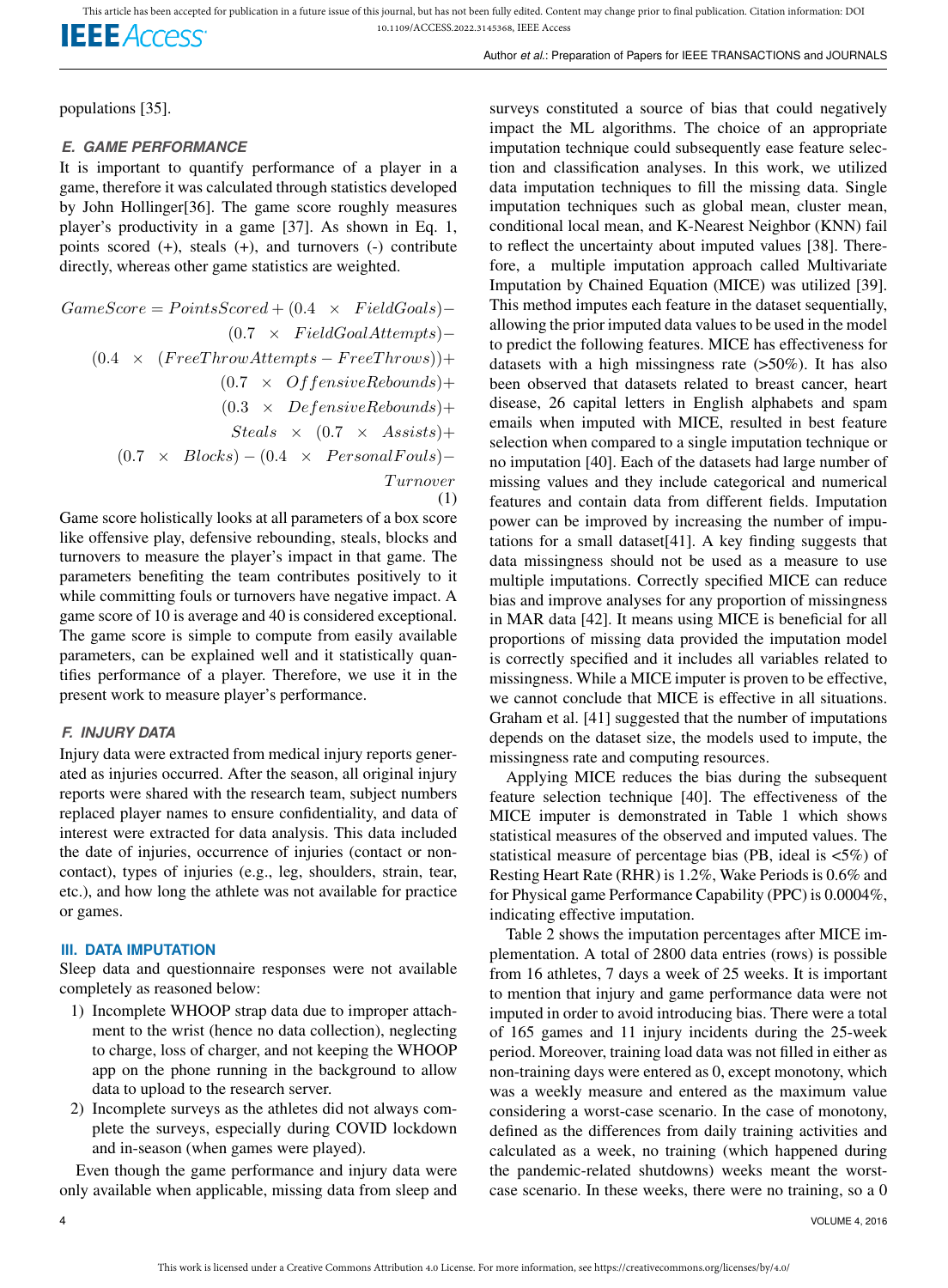This article has been accepted for publication in a future issue of this journal, but has not been fully edited. Content may change prior to final publication. Citation information: DOI 10.1109/ACCESS.2022.3145368, IEEE Access **IEEE** Access

Author *et al.*: Preparation of Papers for IEEE TRANSACTIONS and JOURNALS

| <b>TABLE 1.</b> Statistics for observed and imputed features values. N - number of |
|------------------------------------------------------------------------------------|
| samples, SD - Standard Deviation, Min. - Minimum value, Max. - Maximum             |
| value.                                                                             |

|                          | Observed      |         |                    |           |          |  |  |
|--------------------------|---------------|---------|--------------------|-----------|----------|--|--|
| Features                 |               |         | (Imputed)          |           |          |  |  |
|                          | Ñ             | Mean    | $\overline{SD}$    | Min       | Max      |  |  |
| <b>PPC</b>               | 1280          | 4.25    | 1.32               | 0.00      | 6.00     |  |  |
|                          | (1520)        | (4.05)  | (0.81)             | (0.00)    | (6.00)   |  |  |
|                          | 1280          | 4.31    | 1.49               | 0.00      | 6.00     |  |  |
| <b>MPC</b>               | (1520)        | (3.80)  | (0.94)             | (0.00)    | (6.00)   |  |  |
|                          | 1280          | 4.03    | 1.6                | 0.00      | 6.00     |  |  |
| EB                       | (1520)        | (3.94)  | (1.3)              | (0.00)    | (6.00)   |  |  |
|                          | 1280          | 3.89    | 1.25               | 0.00      | 6.00     |  |  |
| 0R                       | (1520)        | (3.99)  | (0.90)             | (0.00)    | (6.00)   |  |  |
|                          | 1280          | 2.65    | 1.43               | 0.00      | 6.00     |  |  |
| <b>MS</b>                | (1520)        | (3.06)  | (1.04)             | (0.00)    | (6.00)   |  |  |
|                          | 1280          | 1.82    | 1.54               | 0.00      | 6.00     |  |  |
| LA                       |               |         |                    | (0.00)    |          |  |  |
|                          | (1520)        | (2.03)  | (1.04)             |           | (6.00)   |  |  |
| <b>NES</b>               | 1280          | 1.68    | 1.43               | 0.00      | 6.00     |  |  |
|                          | (1520)        | (2.29)  | (1.11)             | (0.00)    | (6.00)   |  |  |
| OS                       | 1280          | 2.40    | 1.46               | 0.00      | 6.00     |  |  |
|                          | (1520)        | (2.88)  | (1.03)             | (0.00)    | (6.00)   |  |  |
| <b>RHR</b>               | 1802          | 58.69   | 8.38               | 43.00     | 89.00    |  |  |
|                          | (998)         | (57.59) | (6.51)             | (49.50)   | (77.30)  |  |  |
| <b>HRV</b>               | 1802          | 84.72   | 39.57              | 11.00     | 224.00   |  |  |
|                          | (998)         | (88.43) | (31.57)            | (11.00)   | (224.00) |  |  |
|                          | 1802          | 58.28   | 22.69              | 1.00      | 99.00    |  |  |
| Recovery                 | (998)         | (60.89) | (19.15)            | (1.00)    | (99.00)  |  |  |
|                          | 1802          | 76.13   | 17.80              | 12.00     | 100.00   |  |  |
| Sleep Score              | (998)         | (75.71) | (13.87)            | (12.00)   | (100.00) |  |  |
|                          | 1802          | 7.56    | 1.74               | 1.26      | 20.64    |  |  |
| Hours in Bed             | (998)         | (7.70)  | (1.32)             | (1.28)    | (18.99)  |  |  |
|                          | 1802          | 6.80    | 1.53               | 1.07      | 19.27    |  |  |
| Hours of Sleep           |               |         |                    |           | (11.88)  |  |  |
|                          | (998)<br>1802 | (6.86)  | (1.14)             | (1.07)    |          |  |  |
| Sleep Need               |               | 8.90    | 1.07               | 3.35      | 11.79    |  |  |
|                          | (998)         | (9.04)  | (0.91)             | (3.35)    | (11.79)  |  |  |
| Sleep Efficiency         | 1802          | 90.20   | 5.53               | 55.00     | 100.00   |  |  |
|                          | (998)         | (89.46) | (4.12)             | (58.00)   | (100.00) |  |  |
| <b>Wake Periods</b>      | 1802          | 12.05   | 6.03               | $-1.58$   | 38.00    |  |  |
|                          | (998)         | (12.08) | (4.41)             | $(-0.39)$ | (38.00)  |  |  |
| Sleep Disturbance        | 1802          | 9.73    | 5.06               | 0.00      | 31.00    |  |  |
|                          | (998)         | (9.71)  | (4.7)              | (0.00)    | (31.00)  |  |  |
| Latency min.             | 1802          | 1.84    | 3.75               | 0.00      | 138.22   |  |  |
|                          | (998)         | (1.64)  | (3.55)             | (0.00)    | (138.22) |  |  |
|                          | 1802          | 5.02    | 1.92               | 0.00      | 12.00    |  |  |
| Cycles                   | (998)         | (5.27)  | (1.46)             | (0.00)    | (12.00)  |  |  |
|                          | 1802          | 3.28    | 1.05               | 0.48      | 16.52    |  |  |
| Light Sleep              | (998)         | (3.22)  | (0.75)             | (0.48)    | (16.52)  |  |  |
|                          | 1802          | 0.76    | 0.52               | 0.00      | 5.53     |  |  |
| Awake hours              | (998)         | (0.82)  | (0.40)             | (0.00)    | (5.53)   |  |  |
|                          | 1802          | 1.01    | 0.71               | 0.00      | 3.40     |  |  |
| Sleep Debt hours         | (998)         | (1.07)  | (0.61)             | (0.00)    | (3.40)   |  |  |
|                          | 1802          | 64.61   | 13.63              | 3.00      | 92.00    |  |  |
| Sleep Consistency        | (998)         | (65.70) | (10.43)            | (3.32)    | (92.00)  |  |  |
|                          | 1802          | 16.74   | 1.33               | 13.41     | 20.09    |  |  |
| <b>Respiratory Rate</b>  |               |         |                    |           |          |  |  |
|                          | (998)         | (16.98) | (1.41)             | (13.41)   | (19.95)  |  |  |
| <b>Total Cycle Nap</b>   | 1802          | 0.29    | 0.81               | 0.00      | 8.01     |  |  |
|                          | (998)         | (0.18)  | (0.66)             | (0.00)    | (8.01)   |  |  |
| <b>Total Cycle Sleep</b> | 1802          | 7.09    | 1.66               | 1.07      | 19.27    |  |  |
|                          | (998)         | (7.04)  | (1.26)             | (1.07)    | (18.34)  |  |  |
| <b>REM Sleep</b>         | 1802          | 28.49   | 8.97               | 0.00      | 56.10    |  |  |
|                          | (998)         | (28.42) | (6.34)             | (0.00)    | (54.70)  |  |  |
| Deep Sleep               | 1802          | 18.07   | $\overline{4}$ .48 | 0.00      | 32.20    |  |  |
|                          | (998)         | (18.28) | (3.61)             | (0.00)    | (28.50)  |  |  |
|                          | 1802          | 46.57   | 10.57              | 0.00      | 81.50    |  |  |
| <b>Restorative Sleep</b> | (998)         | (46.72) | (9.47)             | (0.00)    | (79.20)  |  |  |
|                          |               |         |                    |           |          |  |  |

VOLUME 4, 2016 5

**TABLE 2.** Imputations ratios of each data subset to provide a general outline of the data structure.

|              | Before imputation  | After imputation    |
|--------------|--------------------|---------------------|
| <b>WHOOP</b> | 64.39% (1802 rows) | $100\%$ (2800 rows) |
| Perception   | 44.70% (1252 rows) | $100\%$ (2800 rows) |

variety, resulting a monotony of 1, the maximum value. This valuation makes the data imputation consistent and does not introduce bias.

## **IV. FEATURE IMPORTANCE, INTERACTION EFFECT ANALYSIS**

#### *A. FEATURE IMPORTANCE*

Feature importance analysis was conducted to address our RQ1. With this analysis, we not only intended to reduce the dimensionality of the dataset but also aimed at understanding how significantly the features contributed to the game performance and injury respectively. The feature importance techniques explain the contribution of an individual feature of the dataset to a decision made by an ML algorithm to ultimately gain insights from a model [43, 44]. Numeric datasets such as ours primarily utilize regression models for analysis where feature saliency or importance are used [45]. Not only does feature importance help explain the significance of each feature to the model, but it also reduces the curse of dimensionality[46] by suggesting features that the model may drop. The curse of dimensionality indicates that in machine learning, number of training pairs needed to estimate a function grows exponentially with respect to dimensionality of the input features[46]. It is a problem when dataset has too many input features and very few observations. It can lead to over fitting of the model as features are more than observations. The problem can be solved by reducing dimensionality of the input features by retaining only the most important ones through mechanism like feature importance.

Game performance and Injury were treated as two separate target variables for feature importance analysis. With respect to each target variable, we apply correlation-driven, Extreme Gradient Boosting (XGBoost), and Random Forest (RF) [47] techniques one by one to the data and obtain ranked importance of features. The suitability of these techniques is discussed as follows: (1) Correlation (CORR)-driven feature importance - High correlation depicts linear dependency between attributes, helping with the feature importance and removing the redundancy and hence the bias in the dataset [48]. (2) XGBoost - Boosted decision trees were constructed within the model. The importance of features was given a score calculated by how much an attribute contributed to making critical decisions with the decision trees [49]. For one decision tree, importance was calculated based on how an attribute split improves the Gini Index, weighted by the node's records. In the end, the feature importance of all the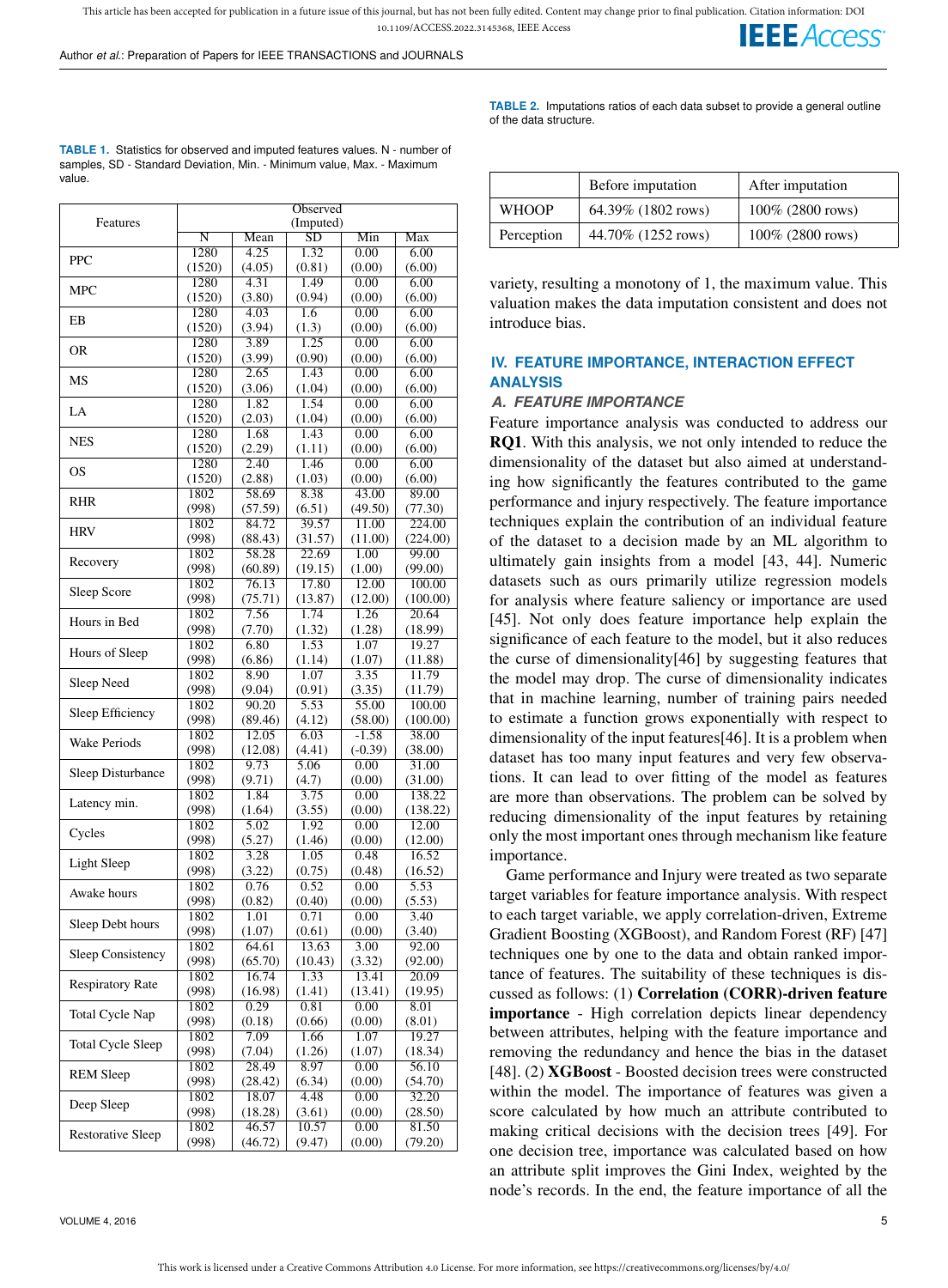**IEEE** Access

Author *et al.*: Preparation of Papers for IEEE TRANSACTIONS and JOURNALS

trees was averaged [49]. (3)  $RF - This$  method is a bagging technique that uses multiple decision trees as a base model to arrive at a consensus using trees rather than relying on a single tree for decision. RF provides interpretability as it is easy to compute the contribution of features to the decision. RF uses a change in accuracy or Gini index to find the feature importance when excluded from the decision. While RF is built in parallel with aggregated results, XGBoost is built sequentially.

Fig. 3 is the correlation heat map of all sleep and recovery, training load, perception, game performance, and injuryrelated features. First 8 labels on the map refer to the survey results, which were explained in Section II.D. Following 6 parameters are associated with the training (Section II.B), while the next section are recovery parameters from the WHOOP data. Last two parameters are the output parameters; game performance and injury. Areas demarcated by black rectangles from left to right show the dataset groups of survey, training, and sleep, respectively. Dark red or blue colors represent high correlation (positive and negative, respectively), and it can be seen that several correlations exist between data groups, such as training load and the survey data on stress and recovery.

For each target variable - game performance and injury, top features from the sorted set were selected by taking a weighted rank-sum (hard voting) CORR, XGB and RF for each attribute. We further dropped features with high correlation based on the correlation matrix to lower the bias. For instance, sleep disturbances are dropped while retaining wake periods as these two features are highly correlated (Fig. 3). Game statistics to calculate the game score were not included in the analysis to avoid introducing bias. In order to reduce the feature set, we tried predicting the game performance and injury using a RF regressor and classifier respectively with different sizes of feature sets. By using forward addition of features and backward elimination of features on the basis of their significance in the prediction, we tried fitting an RF regressor and classifier respectively over different sizes of feature sets and kept track of the Mean Squared Error (MSE) and  $R$  - squared  $(R^2)$  for game performance and  $F2$  score for injuries. We found the least MSE (0.17) and highest  $R^2$ (0.89) values with 25 features for game prediction and the highest *F2* score was achieved with 29 features for injuries, hence these features were selected for prediction analysis. Table 3 shows the top 10 contributors to game performance and injury. Strain and Rapid Eye Movement (REM) sleep are the most significant contributors to game performance and injury, respectively. Both strain and REM sleep were assessed using daily collected values.

#### *B. INTERACTION EFFECT*

When multiple features have an impact or significantly contribute to the prediction of a dependent feature, their joint effect on the prediction is sometimes significantly greater than the sum of the parts. This is called the interaction effect [50]. Interaction modeling helps understand how two features

**TABLE 3.** Top 10 features ranked based on hard voting. Importance scores for these 10 features for game performance and injury are also shown.

| Rank | Game Performance<br>(CORR, XGB, RFR)                            | Injury<br>(CORR, XGB, RFC)                                         |
|------|-----------------------------------------------------------------|--------------------------------------------------------------------|
| 1    | Strain<br>$(0.22, 9.6\%, 7.6\%)$                                | <b>REM Sleep hours</b><br>$(0.11, 2.7\%, 12.9\%)$                  |
| 2    | Daily Average<br>$(0.21, 7.5\%, 6.5\%)$                         | Respiratory rate<br>$(0.06, 0.9\%, 6.5\%)$                         |
| 3    | Variability<br>Heart<br>Rate<br>(HRV)<br>$(0.16, 7.3\%, 5.8\%)$ | Monotony<br>$(0.07, 2.7\%, 9.4\%)$                                 |
| 4    | Emotional Balance (EB)<br>$(-0.15, 5.5\%, 5.4\%)$               | Game Score<br>$(0.12, 3.4\%, 7.1\%)$                               |
| 5    | Sleep Need<br>$(0.13, 7.2\%, 5.2\%)$                            | Week Trimp Total<br>$0.12, 1.8\%, 2.4\%)$                          |
| 6    | Lack of Activation (LA)<br>$(0.14, 5.4\%, 4.8\%)$               | Strain<br>$(0.12, 5.4\%, 8\%)$                                     |
| 7    | Overall Stress (OS)<br>$(0.11, 5.3\%, 4.7\%)$                   | Weekly SD<br>$(0.06, 6\%, 5.6\%)$                                  |
| 8    | Sleep Debt Hours<br>$(0.09, 6.7\%, 4.6\%)$                      | Repetitive Training<br>(RT)<br>volume load<br>$(0.02, 5\%, 4.3\%)$ |
| 9    | Weekly SD<br>$(0.18, 5.3\%, 4.5\%)$                             | Awake hours<br>$(0.06, 1.06\%, 1.6\%)$                             |
| 10   | Monotony<br>$(0.13, 4.2\%, 4.1\%)$                              | Sleep need<br>$(0.03, 1.6\%, 5.02\%)$                              |

work together to impact a dependent feature. It also represents the relationship between dependent and independent features better [50]. In a complex study like in the proposed paper, even the independent variables might interact with each other. It is important to find how third variable influences the relationship between an independent and dependent variable. If the real world behaves this way, it is critical to incorporate interactions in the modeling. For example, the relationship between game performance and RHR probably depends on the respiratory rate in the present work and this knowledge helps during dimensionality reduction.

Interaction modeling was performed over the dataset for game performance prediction and injury prediction individually. After removing multicollinearity from the dataset, pair wise interaction effect was checked for all the features. Forward adding and backward elimination of features was used keeping a check upon the significance level of the polynomial interaction terms on the dependent feature. Like done previously, we tried fitting an RF regressor and classifier respectively over datasets containing different combinations of significant features and interaction terms and monitored the MSE and R2 for game performance and *F2* score for injuries. We found the least MSE (0.09) and highest R2 (0.95) value with 12 features for game prediction and the highest *F2* score was achieved with 14 features for injuries. We thereby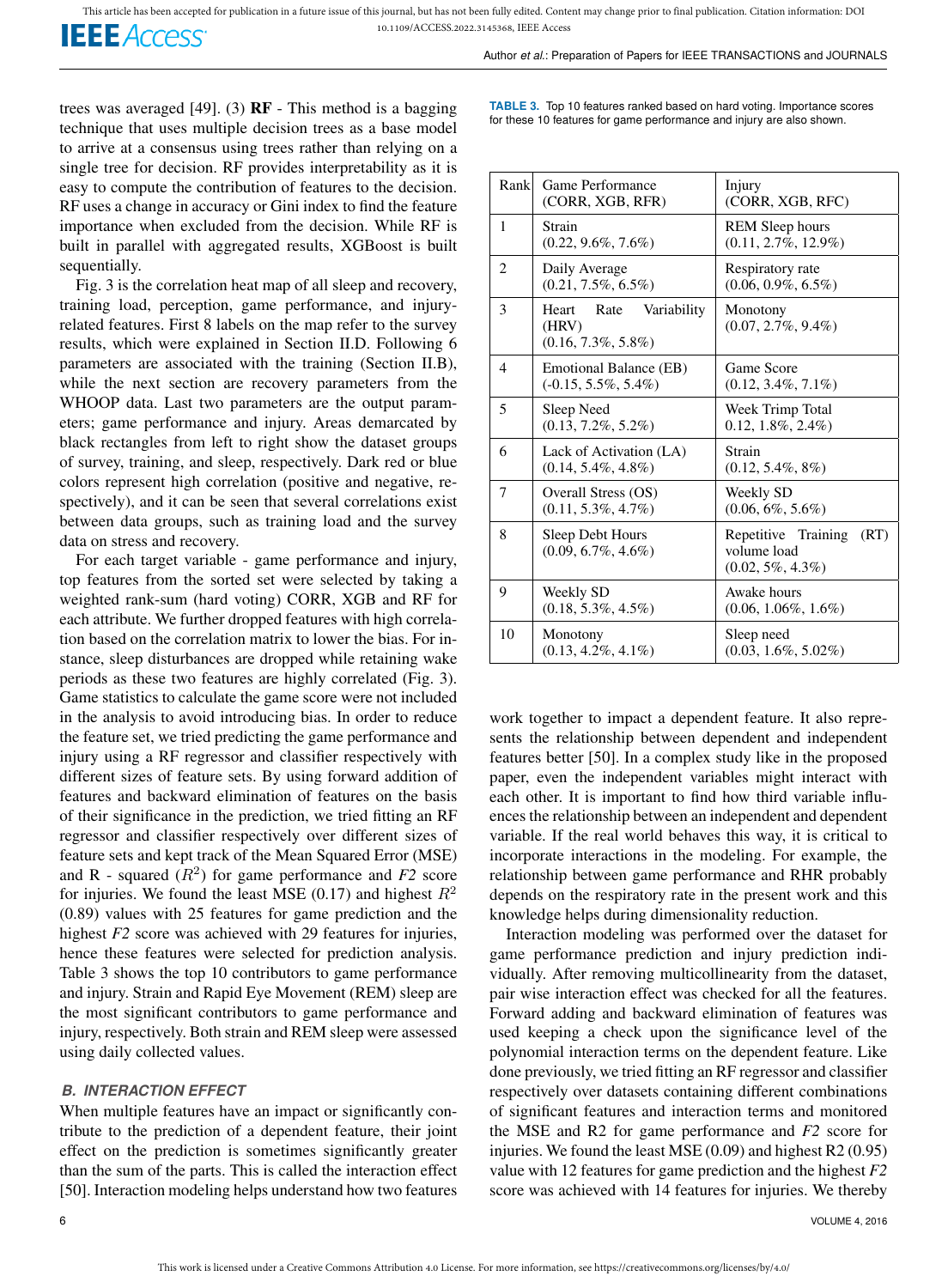

Cycles Light.Sleep..hours. Awake..hours. Missing.Data..hours. Sleep.Debt..hours.

**FIGURE 3.** Correlation heat map for all the features.

**OS** 

**HRV** Recovery Sleep.Score

Week.Trimp.Total

Daily.Average

Hours.in.Bed

Hours.of.Sleep Sleep.Need Sleep.Efficiency.... Wake.Periods Sleep.Disturbances

Latency..min.

Sleep.Consistency Respiratory.Rate

REM.Percentage Deep.Sleep.Percentage Restorative.Sleep...

> Injury Game Score

Total.Cycle.Nap.Time..hours. Total.Cycle.Sleep.Time..hours.

Weekly.SD Monotony Strain RT.Volume.Load **RHR** 

concluded that the best feature set for game performance and injuries consisted of 12 and 14 features, respectively. Table 4 shows features and interaction terms in the optimal dataset for game performance and injury.

There were 38 features considered in all for this analysis: 22 features from sleep monitoring using the WHOOP strap, 8 features from survey data, 6 features from quantification of training load, 1 feature from game performance and 1 feature from injury data. After the feature importance and interaction analysis, we selected 12 (5 features from sleep monitoring, 1 from survey data, 2 features from quantification of training load, 3 interaction features from sleep monitoring and 1 interaction feature - a combination of sleep monitoring and training load) and 14 (4 features from sleep monitoring, 1 from survey data, 4 features from quantification of training load, 1 feature from game performance, 1 interaction feature from sleep monitoring, 2 interaction features - a combination of sleep monitoring and game performance and 1 interaction feature - a combination of sleep monitoring and training load) features for game performance and injury risk prediction respectively.

raining

**NHOOP** (Recovery

050

 $0.25$ 

 $0.00$ 

 $-0.25$ 

 $-0.50$ 

 $-0.75$ 

 $-1.00$ 

VOLUME 4, 2016  $\hskip 1.6cm 7$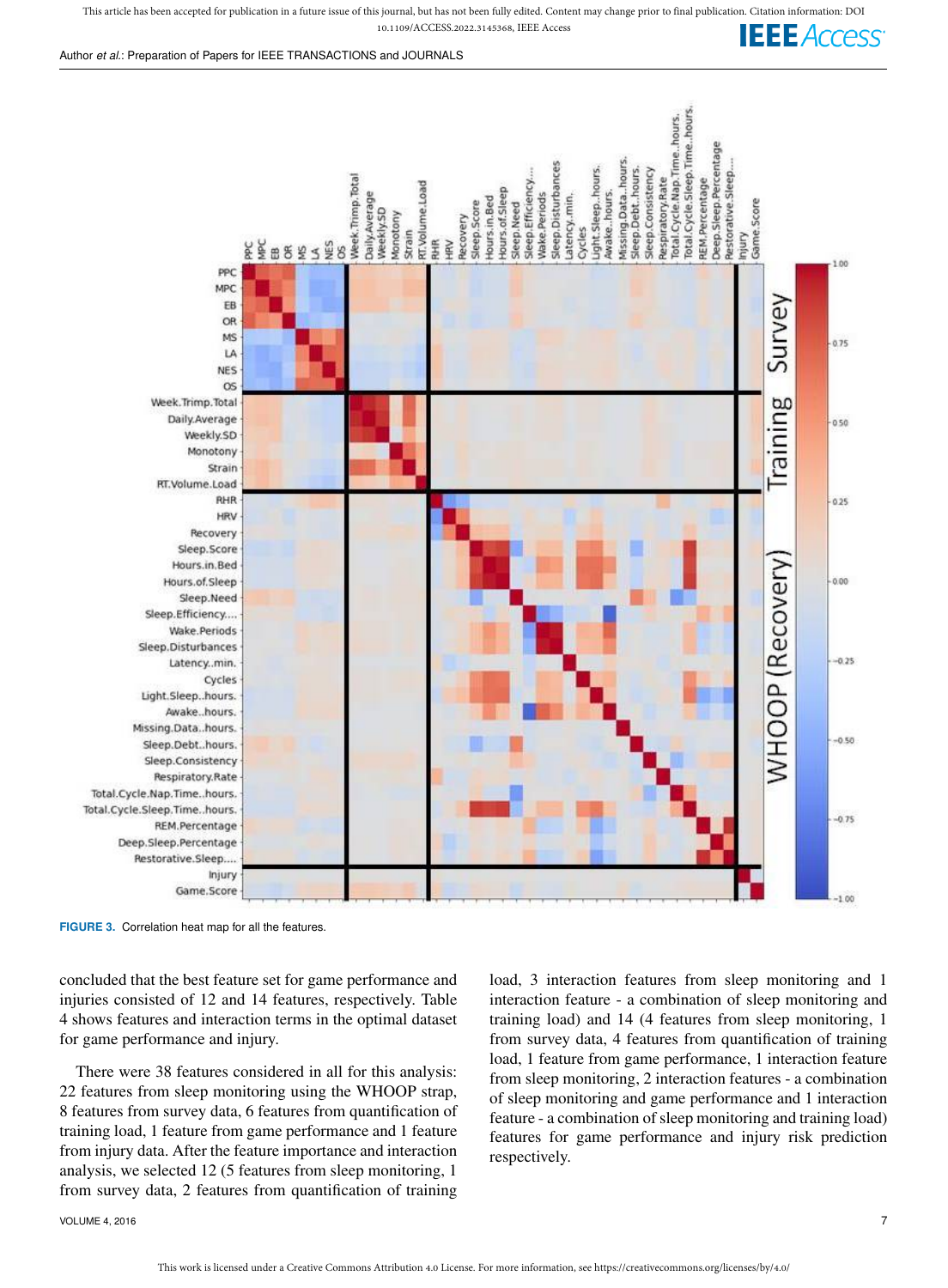

**TABLE 4.** Features and interaction terms *(italics)* in optimal dataset for game performance and injury.

| <b>Optimal Dataset</b>   |                                   |                              |  |  |  |
|--------------------------|-----------------------------------|------------------------------|--|--|--|
| No.                      | <b>Game Performance</b>           | Injury                       |  |  |  |
| 1                        | Strain                            | <b>REM Sleep</b>             |  |  |  |
| $\overline{c}$           | <b>RHR</b>                        | <b>Respiratory Rate</b>      |  |  |  |
| $\overline{\mathcal{E}}$ | <b>Respiratory Rate</b>           | Monotony                     |  |  |  |
| $\overline{4}$           | Daily Average                     | Strain                       |  |  |  |
| 5                        | Weekly SD & REM Sleep             | Points                       |  |  |  |
| 6                        | <b>RHR &amp; Respiratory Rate</b> | Points & REM Sleep           |  |  |  |
| $\overline{7}$           | Hours of Sleep                    | Points & Respiratory Rate    |  |  |  |
| 8                        | REM Sleep & Deep Sleep            | Weekly Trimp Total           |  |  |  |
| 9                        | <b>Sleep Disturbances</b>         | <b>Sleep Disturbances</b>    |  |  |  |
| 10                       | Hours of Sleep and Deep Sleep     | <b>Emotional Balance</b>     |  |  |  |
| 11                       | <b>Emotional Balance</b>          | RT Volume Load               |  |  |  |
| 12                       | Sleep Need                        | Sleep Need                   |  |  |  |
| 13                       |                                   | RT Volume Load & Respiratory |  |  |  |
|                          |                                   | Rate                         |  |  |  |
| 14                       |                                   | REM Sleep & Deep Sleep       |  |  |  |

#### *C. FEATURE INTERPRETABILITY*

It is vital to interpret the impact of individual features on target variables for game performance and injury. We used Partial Dependence Plots (PDP) to show the marginal effect on the target variables and analyze each target's two most dominant features based on hard voting. As shown in Fig. 4, training strain and daily training load average are positively correlated with game performance. The PDP of strain depicts that if an athlete trains more, she is likely to perform better. Daily average too is a training feature and its high value (>200) improves the game performance. Therefore, the weekly training strain and daily training load average are associated with improvements in performance.



**FIGURE 4.** PDP for the training strain (left) and daily training load average (right) features on game performance.

Similarly, we analyzed the impact of the two most dominant features for injuries (based on hard voting): REM sleep percentage (REM%) and Respiratory Rate (RR). REM sleep is a restorative sleep stage and one of the human body's four sleep cycle. In this stage human brain converts short term memories to long term ones. It is significant for a player as REM sleep helps them to retain the technical skills learnt on that day. With 22% - 28% sleep time in the REM stage i.e., 90 Minutes in approximately 7 to 8 hours of REM sleep can help athlete to gain benefit from the day's practice.[32].



**FIGURE 5.** PDP for the REM% (left) and RR (right) on injury.

The PDP shown in Fig. 5 indicates that low  $\left($ <20%) and high (>30%) REM% increases the chances of injury. The RR is a reasonably stable metric and 12 - 18 respirations per minute (RPM) in a state of rest is considered normal, while any deviation indicates an unusual pattern [32]. The PDP shows that outside the typical range, sleep disturbances increase, which increases the chances of injury.

#### **V. PREDICTION OF GAME PERFORMANCE & INJURIES**

RQ2 aims at predicting the players' game performance via the game score and calculating a risk assessment analysis through injury prediction. These two features in the optimal data sets (game performance - 12 and injury 14) were set as the target variables, and ML models were applied to them individually. Data balancing techniques were used due to the small number of game performances and injury observations. The proportion of the missing data is directly related to quality of the inference and statistical analysis. However, there is no established norm on an acceptable missingness rate of the data [51]. In this work the MICE imputer has been able to neutralize the impact high data missingness during training of the ML model. Due to the limited number of games and injuries compared to the entire dataset, the data is scarce and prediction can have a significant bias, as is the case in health sciences [52]. A problem with imbalanced classification is that there are too few examples of the minority class for a model to effectively learn the decision boundary. Therefore, there is a need to increase their numbers. The best approach to overcome this problem is to synthesize new examples from the minority class using balancing techniques. These balancing techniques perform undersampling and oversampling of data which improves the performance of the decision tree based algorithms applied for prediction [53]. Preprocessing using Synthetic Minority Over Sampling with Gaussian Noise (SMOGN) was performed for data balancing on the game performance data [54]. SMOGN was not applied to injury as injury labels are binary. Pre-processed game performance data and original injury data were then evaluated on Synthetic Minority Oversampling Technique (SMOTE) [55]. Since SMOTE may introduce noise as it increases probability of class overlap, game performance data was evaluated with a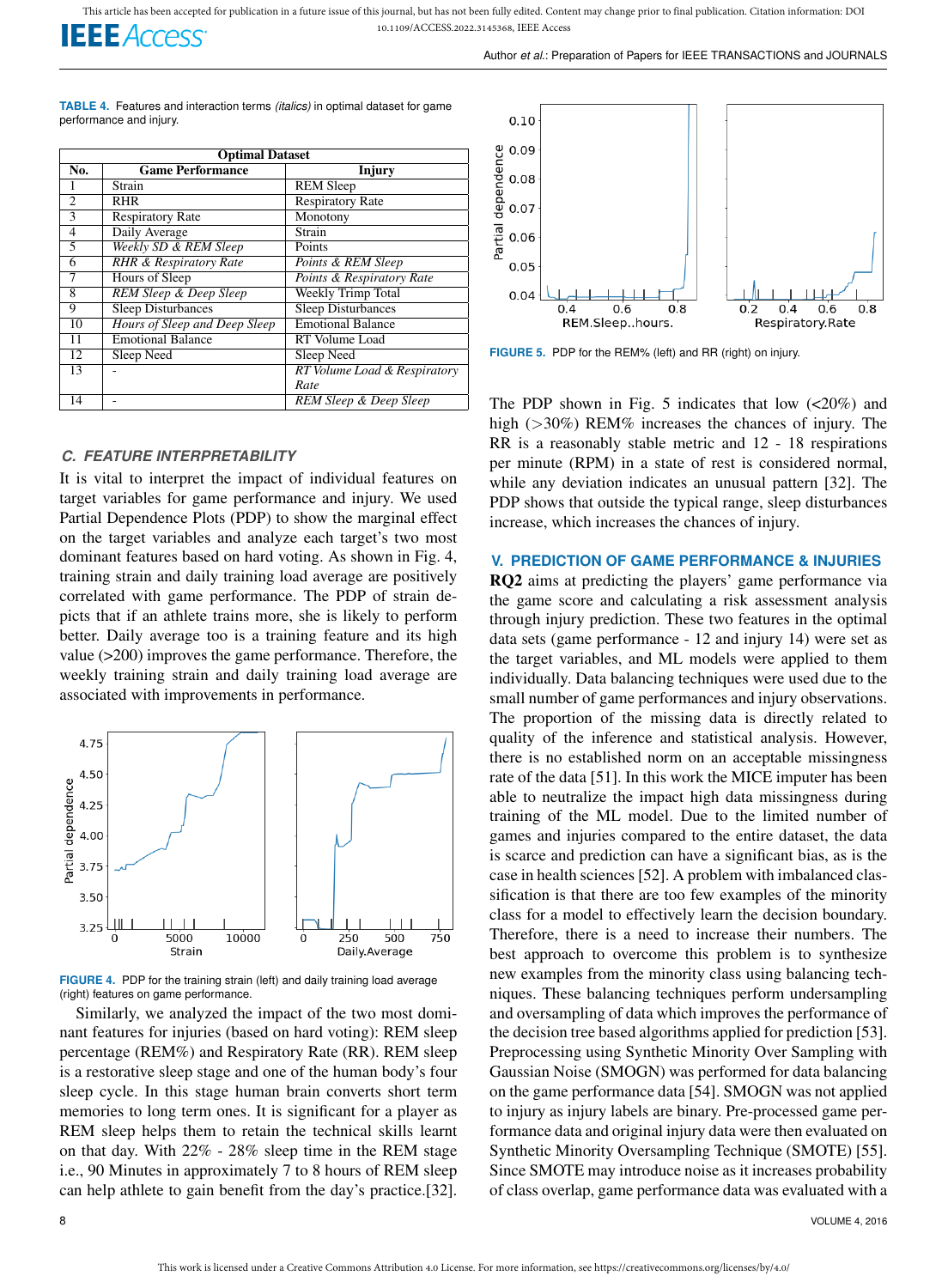combination of SMOTE and Edited Nearest Neighbor (ENN) to remove any newly generated sample that differs from two of their three nearest neighbors [56]. Borderline SMOTE creates synthetic samples along the boundary of the majority and the minority classes in the dataset [57], which is more suitable for injury prediction models.

The k-means clustering algorithm was applied over the game score to create clusters with bad, average, and good game performance labels. Similarly, the injury records were clustered to have two labels, injury, and no-injury. We used the XGBoost classifier for both predictions due to its gradient boosting framework and generalization capabilities [58].

Due to the low number of available target records in game performance and injury, accuracy percentage cannot solely evaluate the model performance. Therefore, we used *F1* and *F2* scores to evaluate the classifier's effectiveness (Fig. 6). The choice of *F1* score for predicting game score labels stems from the fact that both False Positive (FP) and False Negative (FN) are equally costly for game performance and *F1* balances them during evaluation. On the other hand, *F2* focuses more on minimizing *FN*. Also, it is crucial to predict as many injuries as possible before the game, which is captured well by *F2*. F measure, i.e.,  $F(\beta)$ , is given as follows:

$$
F(\beta) = \frac{(1+\beta^2) \times P \times R}{\beta^2 \times P + R}
$$
 (2)

where,  $\beta = 1$  or 2 represents *F1* or *F2*, P stands for precision, and R stands for recall. The effectiveness of a model increases as an *F1* or *F2* score approaches 1.

Stratified 10-fold cross validation was used during model training. It ensured that the fold had approximately equal number of observations for each class. This generalized the model well as estimates would have a low bias. The final dataset, which was balanced using the SMOGN followed by SMOTE with ENN, contained 72 records for game performance prediction after the oversampling and undersampling. By using the traditional 70 : 30 training : prediction ratio, 51 records were used for training while 21 (totaling to 72 with 70 : 30 ratio) were used for testing. While there were 72 records for the game performance, there were only 11 injury recordings, which was only balanced with Borderline SMOTE without oversampling. The entire dataset of 352 records was divided into 289 and 63 where 9 and 2 injuries were present in the data, respectively. The XGB classifier predictions resulted in an *F1* score of 0.94 for the game performance and *F2* score of 0.83 for injury. Values on the diagonal of each matrix in Fig. 6 represent the correct prediction while the cells labeled with red (1 for game performance and 2 for injury) are false negatives (errors in prediction).

While stratified 10-fold cross validation partitions the dataset into training and testing sets randomly, to take the subject-to-subject variations and the tendency of autocorrelations in the time series data belonging to a single subject into account, a leave-one-subject-out analysis was also performed [59]. In this approach, for each athlete, the data belonging to the rest of the athletes was used for training and that



**FIGURE 6.** Confusion matrix on test set for game performance (left) and injury (right).

belonging to her was used for testing. Repeating the exercise for all athletes, an average F1 score of 0.94 was achieved using the XGB classifier for prediction of game performance and average F2 score of 0.80 for injury.

# **VI. DISCUSSION**

#### *A. GAME PERFORMANCE*

A multifaceted approach was taken to the monitoring of game performance to quantify various pressures placed on the athletes. Several features were highlighted for importance (Table 3) including training strain, daily training load average, and HRV. In our study the athletes averaged lower (6.8 hours per day) than the recommended sleep hours which likely increased the sleep need and sleep debt during the data collection period. Sleep, both in amount and quality, is important for recovery and subsequent adaptations from training. This fact is also corroborated as sleep need and sleep debt hours appear in the top 10 features for game performance. Team average Resting Heart Rates (RHR) (58.70 bpm) and HRV fluctuations (11-224) during this period may be reflective of the overall stress placed on the athletes from training, competition, and academic stress.

The second game performance monitoring approach was the measurement of subjective stress as reported by the athletes. While overall higher scores for recovery and lower scores for stress are desired, our analysis revealed that emotional balance (recovery metric) and lack of activation (stress metric) reflected game performance as they both are highly ranked at  $4^{th}$  and  $6^{th}$  place in feature importance, respectively. As the student athletes in this study were training and competing during times that overlapped with academic pressures, emotional stress may have reflected overall pressure placed on them by sports-related and academic domains. The observations are valid as EB, and overall stress features also appear in the top 10 features impacting game performance.

The final approach was the monitoring of the entire training and competition workload experienced by the athletes. The primary stresses placed on the athletes are both physiological and biomechanical. From the feature selection, the most predictive features were *training strain* and *daily average training load*. These measures reflect total work completed through the week and the variability of that work. Athletes should attempt to avoid large spikes in training volume and periods of no or little training. During this study, two periods of reduced or absent training were present due to COVID-19-related protocols. The lack of training for 7 to 14 days (potential reduction in physical capabilities)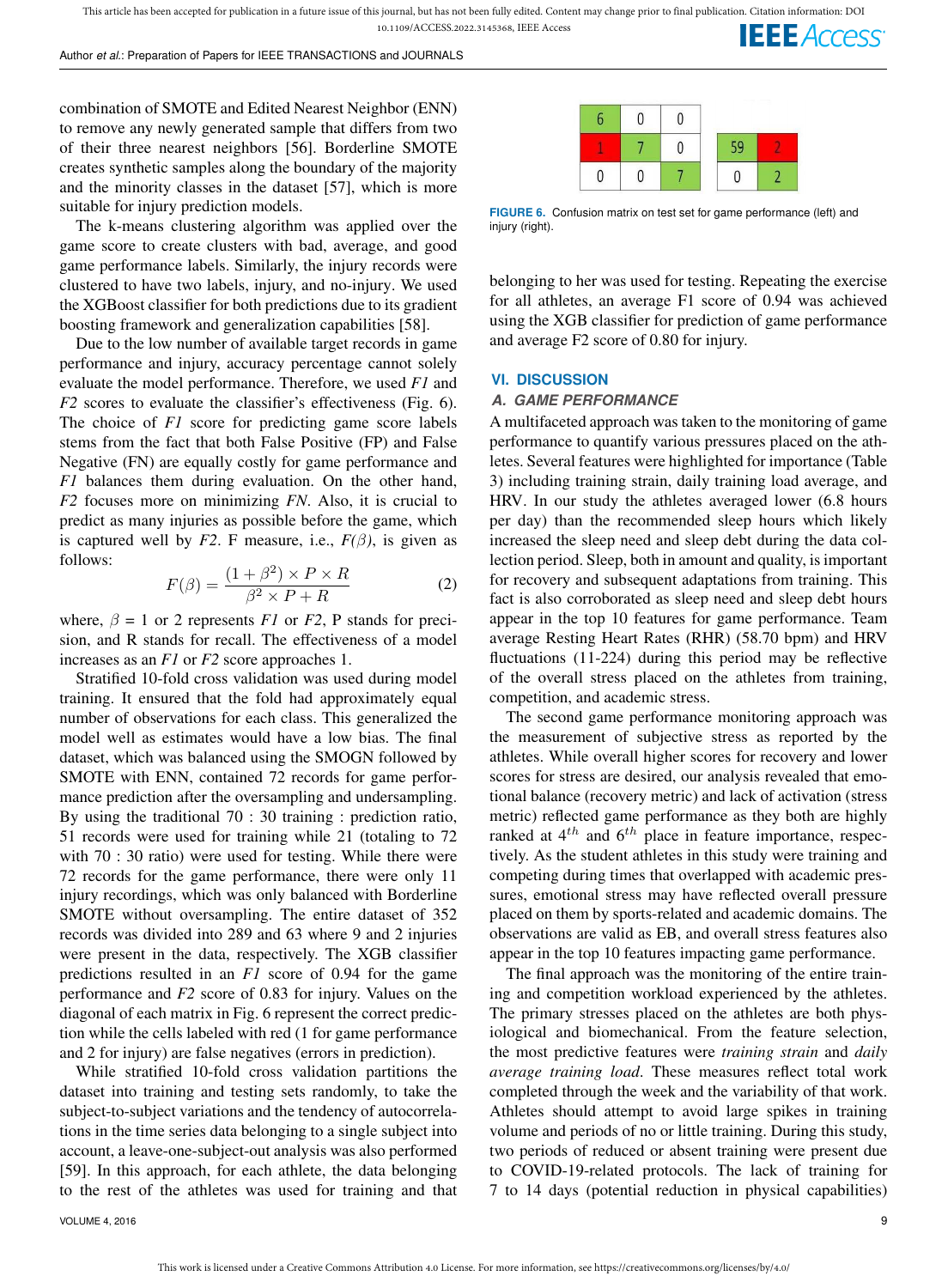**IEEE** Access®

Author *et al.*: Preparation of Papers for IEEE TRANSACTIONS and JOURNALS

followed by training or competition resulted in decrease in LA, increased monotony, and decreased weekly SD, which all showed up in the feature importance analysis. Based on these results, it can be suggested that through consistent monitoring of workload, return to play protocols should be developed to reintegrate athletes back into training and competition slowly.

# *B. INJURY*

Consistent, varied, and structured training is essential in the physical development of athletes. In this study, a total of 11 injuries occurred during or immediately following four separate shutdown periods, ranging from 10-16 days in length, in which no games were played. These frequent periods of unexpected shutdowns resulted in the athlete's acute (1 week) training load far exceeding that which they had done over a several week (chronic) period, similar to [60]. The majority of injuries in the present study were chronic/overuse injuries such as tendonitis, which aligned with the findings of a study on youth basketball players [61].

In addition to erratic and unstructured training, another factor that has been shown to increase injury prevalence is sleep dysfunction, which was also correlated to the respiratory rate through recovery. Consistent with previous research, we found that our athletes were sleeping too little (Mean: 6.8 hours, Standard deviation: 1.5 hours). As observed, sleep indeed impacts injury, and it was validated as REM, awake hours, and sleep need appearing in the top 10 features.

# *C. PREDICTION*

Accuracies of the XGBoost classifier for game performance and injury prediction were found at 95.3% and 96.8%, respectively. However, these could be misleading due to the very low number of records for game score (165) and injuries (11) compared to the size of the sleep and training load data. Therefore, F measures were used to evaluate the performance of the prediction models. With F1 of 0.94 and F2 of 0.83, we believe our models can correctly predict the game score and injury with reasonable confidence. The proportion of imputed data may impact the prediction and the bias introduced due to imputation. In the present case, we assumed that the data is Missing at Random (MAR), which ensured the production of unbiased data after imputation and was evident from the low PB values. However, due to the large proportions of missing data (Table 2), the predictions must be considered as insights or hypothesis-generating results rather than final decisions for coaches.

The 3 x 3 confusion matrix on the test set for game performance has only one FN in a three cluster classification. The Hollinger game score[36] used to predict game performance is only a rough measure of player's productivity. Thus the predicted game performance provides only partial information to the coaches, and other parameters such as game contribution and practice efforts can be considered to have a more complete assessment of the true impact of a player during the season.

As seen in the 2 x 2 confusion matrix, the binary injury model predicted four injuries (2 True Negative (TN) and 2 FN) and 59 no-injury (all True Positive (TP), 0 FP). In the injury case, FN is better than FP (injured player predicted as not injured). The coaches prefer over prediction because unknowingly making an injured player play (FP) can prove far more costly to the team compared to a non-injured player predicted as injured (FN).

# **VII. CONCLUSION**

Due to the inherently chaotic nature of sports, coaches and scientists are constantly searching for insights related to an athlete's game performance and injury potential. This study attempted to quantify both; the game performance aspects associated with basketball while simultaneously understanding potential injury risks. Through a multi-disciplinary approach, the authors tried to quantify inputs (training, stressors, and perceptions) and outputs (game performance and injury) in a collegiate basketball setting. The game performance analysis revealed (**RQ1 a**): 1) questionnaire data, training load, HRV, sleep need, and debt are associated with game performance; 2) Collectively, a combination of questionnaire data, training load metrics, and whoop band metrics can provide insights into game performance.

Similarly, the analysis revealed that significant outcomes associated with injury are  $(RQ1 b)$ : 1) Restorative sleep, respiratory rate, training monotony, training strain, and total minutes played; 2) A compressed competition schedule and training irregularities likely increased injury risk; 3) The athletes measured in this study slept less than the recommended amount for athletes.

Given the high injury rates previously reported in basketball, specifically collegiate basketball, it is imperative to further explore this relationship within the context of collegiate basketball to quantify training loads and allow clinicians to quantify the risk of subsequent injury. Collectively, this data highlights the need for gradual reintroduction to activities for the athletes' following layoffs and a consistent return to play protocol.

Our prediction models were reliable with high *F1/F2* scores that are very encouraging to be used during a basketball season by working with the coaches to close the loop on insightful decisions (RQ2). Regardless of whether or not we will face another pandemic in the near future, our results will pave the way for understanding the impact of lengthy breaks in a season or unforeseen player absences. As collegiate athletes struggle with lack of sleep and meeting academic, athletic, and social responsibilities, we believe our data collection methodology with a validated machine learning framework will help improve the performance of athletes while reducing the risk of injuries.

# **ACKNOWLEDGMENT**

The research team wants to thank the players and coaching staff for their cooperation. We also are grateful for the support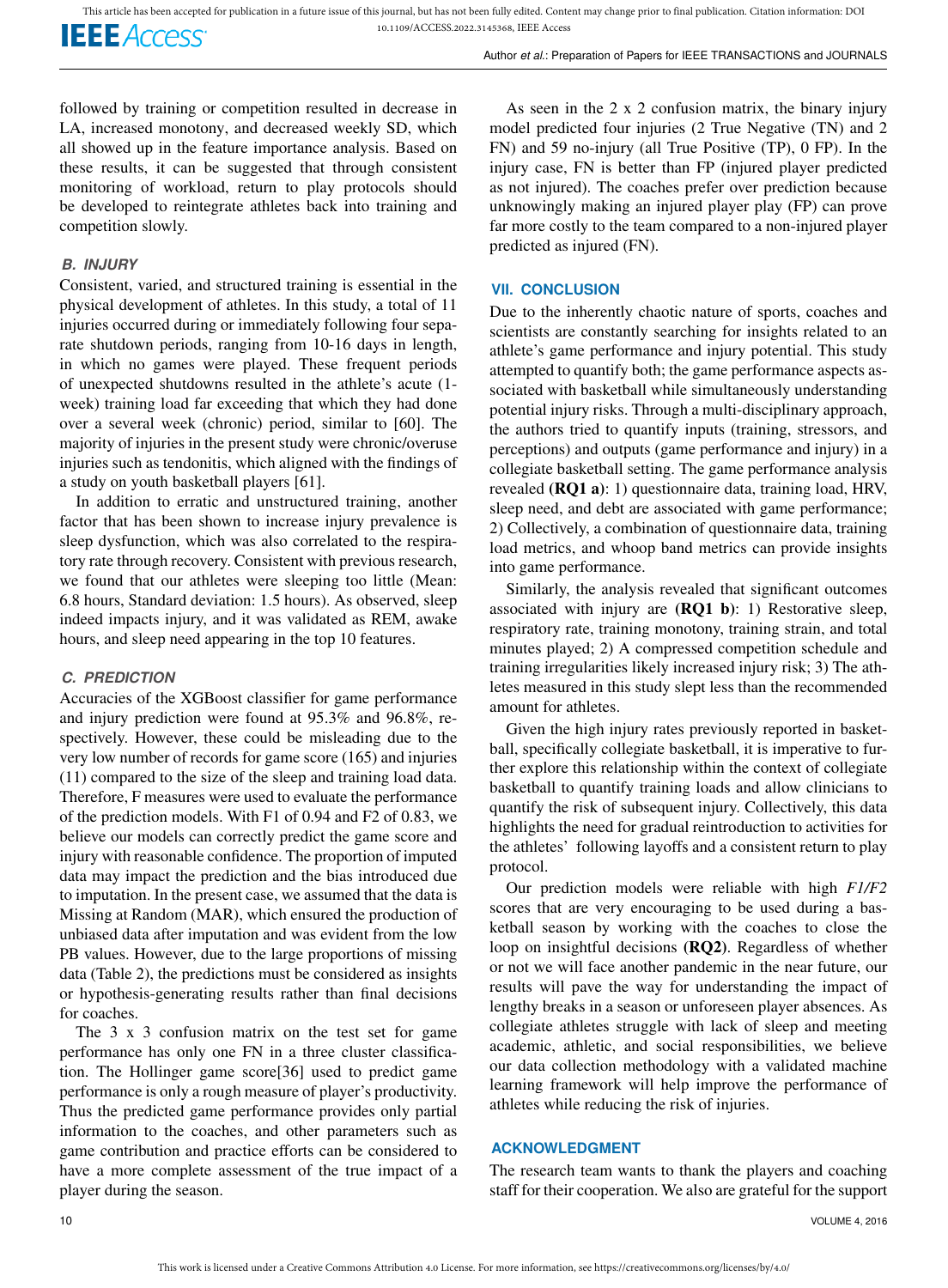This article has been accepted for publication in a future issue of this journal, but has not been fully edited. Content may change prior to final publication. Citation information: DOI 10.1109/ACCESS.2022.3145368, IEEE Access **IEEE** Access

Author *et al.*: Preparation of Papers for IEEE TRANSACTIONS and JOURNALS

from Welch College of Business Technology for obtaining the WHOOP straps and the research platform.

#### **References**

- [1] Thomas Reilly and Ben Edwards. "Altered sleep– wake cycles and physical performance in athletes". In: *Physiology & behavior* 90.2-3 (2007), pp. 274–284.
- [2] Dalena van Heugten–van der Kloet, Timo Giesbrecht, and Harald Merckelbach. "Sleep loss increases dissociation and affects memory for emotional stimuli". In: *Journal of behavior therapy and experimental psychiatry* 47 (2015), pp. 9–17.
- [3] Charli Sargent et al. "How Much Sleep Does an Elite Athlete Need?" In: *International Journal of Sports Physiology and Performance* 1.aop (2021), pp. 1–12.
- [4] Cheri D Mah et al. "The effects of sleep extension on the athletic performance of collegiate basketball players". In: *Sleep* 34.7 (2011), pp. 943–950.
- [5] Jennifer Schwartz and Richard D Simon Jr. "Sleep extension improves serving accuracy: A study with college varsity tennis players". In: *Physiology & behavior* 151 (2015), pp. 541–544.
- [6] Emily Kroshus et al. "Wake up call for collegiate athlete sleep: narrative review and consensus recommendations from the NCAA Interassociation Task Force on Sleep and Wellness". In: *British journal of sports medicine* 53.12 (2019), pp. 731–736.
- [7] Matthew D Milewski et al. "Chronic lack of sleep is associated with increased sports injuries in adolescent athletes". In: *Journal of Pediatric Orthopaedics* 34.2 (2014), pp. 129–133.
- [8] P Von Rosen et al. "Too little sleep and an unhealthy diet could increase the risk of sustaining a new injury in adolescent elite athletes". In: *Scandinavian journal of medicine & science in sports* 27.11 (2017), pp. 1364–1371.
- [9] Philip von Rosen et al. "Multiple factors explain injury risk in adolescent elite athletes: applying a biopsychosocial perspective". In: *Scandinavian journal of medicine & science in sports* 27.12 (2017), pp. 2059– 2069.
- [10] Tina M Burke et al. "Examination of sleep and injury among college football athletes". In: *The Journal of Strength & Conditioning Research* 34.3 (2020), pp. 609–616.
- [11] Elia Morgulev, Ofer H Azar, and Ronnie Lidor. "Sports analytics and the big-data era". In: *International Journal of Data Science and Analytics* 5.4 (2018), pp. 213–222.
- [12] Orestis Kostakis, Nikolaj Tatti, and Aristides Gionis. "Discovering recurring activity in temporal networks". In: *Data Mining and Knowledge Discovery* 31.6 (2017), pp. 1840–1871.
- [13] Vangelis Sarlis and Christos Tjortjis. "Sports analytics—Evaluation of basketball players and team

performance". In: *Information Systems* 93 (2020), p. 101562.

- [14] Sameer K Deshpande and Shane T Jensen. "Estimating an NBA player's impact on his team's chances of winning". In: *Journal of Quantitative Analysis in Sports* 12.2 (2016), pp. 51–72.
- [15] Kuan-Chieh Wang and Richard Zemel. "Classifying NBA offensive plays using neural networks". In: *Proceedings of MIT Sloan Sports Analytics Conference*. Vol. 4. 2016.
- [16] James Piette, Lisa Pham, and Sathyanarayan Anand. "Evaluating basketball player performance via statistical network modeling". In: *The 5th MIT Sloan Sports Analytics Conference*. 2011.
- [17] Vangelis Sarlis et al. "A data science approach analysing the impact of injuries on basketball player and team performance". In: *Information Systems* 99 (2021), p. 101750.
- [18] João Gustavo Claudino et al. "Current approaches to the use of artificial intelligence for injury risk assessment and performance prediction in team sports: a systematic review". In: *Sports medicine-open* 5.1 (2019), pp. 1–12.
- [19] Hisham Talukder et al. "Preventing in-game injuries for NBA players". In: *Proceedings of the MIT Sloan Sports Analytics Conference, Boston, MA, USA*. 2016, pp. 11–12.
- [20] Emmanuel Adetiba et al. "Automated detection of heart defects in athletes based on electrocardiography and artificial neural network". In: *Cogent Engineering* 4.1 (2017), p. 1411220.
- [21] Shulin Ge. "Research on the factors of basketball injury in physical teaching based on artificial neural network". In: *Rev. Fac. Ing* 32 (2017), pp. 415–422.
- [22] Leonardo V Andreato, Danilo R Coimbra, and Alexandro Andrade. "Challenges to athletes during the home confinement caused by the COVID-19 pandemic". In: *Strength and Conditioning Journal* 42.3 (2020).
- [23] Fabio Sarto et al. "Impact of potential physiological changes due to COVID-19 home confinement on athlete health protection in elite sports: a call for awareness in sports programming". In: *Sports Medicine* 50 (2020), pp. 1417–1419.
- [24] Rafael Grazioli et al. "Coronavirus disease-19 quarantine is more detrimental than traditional off-season on physical conditioning of professional soccer players". In: *The Journal of Strength & Conditioning Research* 34.12 (2020), pp. 3316–3320.
- [25] Ryan Ross et al. "Return-to-Play Considerations Following a COVID-19 Infection in Elite Athletes". In: *Journal of Athletic Training* (2021).
- [26] C. Taber et al. "Sleep and Physical Performance: A Case Study of Collegiate Women's Division 1 Basketball Players". In: *43rd Annual International Conference of the IEEE Engineering in Medicine and Biology*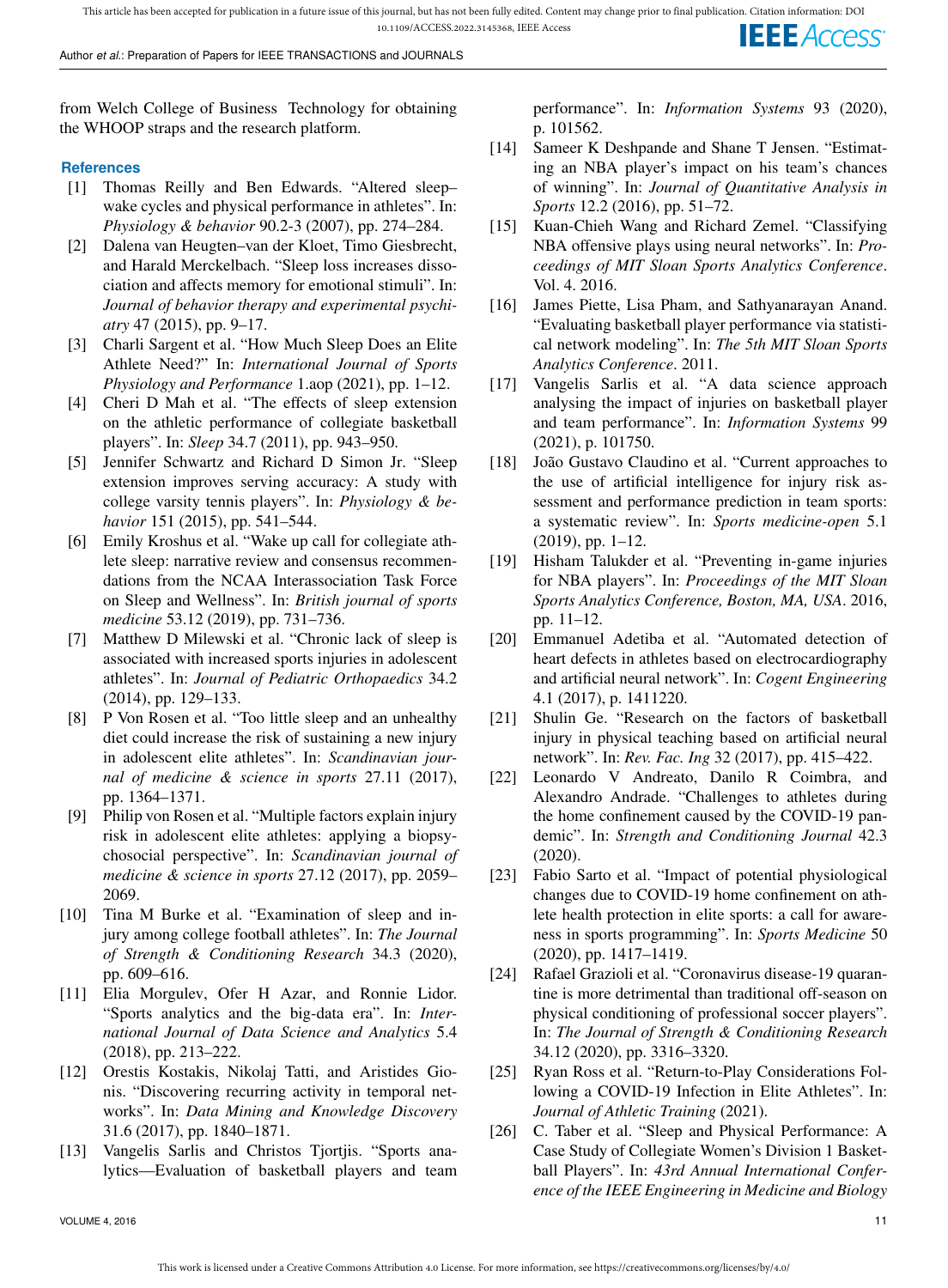*Society, EMBC 2021, Virtual, October 29 November 2, 2021*. IEEE, 2021.

- [27] Carl Foster et al. "A new approach to monitoring exercise training". In: *The Journal of Strength & Conditioning Research* 15.1 (2001), pp. 109–115.
- [28] Monoem Haddad et al. "Session-RPE method for training load monitoring: validity, ecological usefulness, and influencing factors". In: *Frontiers in neuroscience* 11.612 (2017), pp. 1–14.
- [29] Gunnar Borg. *Borg's perceived exertion and pain scales.* Human kinetics, 1998.
- [30] Mike McGuigan. *Monitoring training and performance in athletes*. Human Kinetics, 2017.
- [31] Sarah Berryhill et al. "Effect of wearables on sleep in healthy individuals: a randomized crossover trial and validation study". In: *Journal of Clinical Sleep Medicine* 16.5 (2020), pp. 775–783.
- [32] Dean J Miller et al. "A validation study of the WHOOP strap against polysomnography to assess sleep". In: *Journal of Sports Sciences* 38.22 (2020), pp. 2631–2636.
- [33] Yasuki Sekiguchi et al. "Relationships between resting heart rate, heart rate variability and sleep characteristics among female collegiate cross-country athletes". In: *Journal of sleep research* 28.6 (2019), e12836.
- [34] Michael Kellmann and Konrad Wolfgang Kallus. *Recovery-stress questionnaire for athletes: User manual*. Human Kinetics, 2001.
- [35] Michael Kellmann and Sarah Kölling. *Recovery and stress in sport: A manual for testing and assessment*. Routledge, 2019.
- [36] John Hollinger. *Pro basketball forecast, 2005-06*. Potomac Books, 2005.
- [37] Justin Kubatko et al. "A starting point for analyzing basketball statistics". In: *Journal of Quantitative Analysis in Sports* 3.3 (2007), pp. 1–22.
- [38] Raghunath Arnab. *Survey sampling theory and applications*. Academic Press, 2017.
- [39] B Sv and K Groothuis-Oudshoorn. *mice: Multivariate imputation by chained equations in R. Journal of statistical software*. 2010.
- [40] Maritza Mera-Gaona et al. "Evaluating the impact of multivariate imputation by MICE in feature selection". In: *Plos one* 16.7 (2021), e0254720.
- [41] John W Graham, Allison E Olchowski, and Tamika D Gilreath. "How many imputations are really needed? Some practical clarifications of multiple imputation theory". In: *Prevention science* 8.3 (2007), pp. 206– 213.
- [42] Paul Madley-Dowd et al. "The proportion of missing data should not be used to guide decisions on multiple imputation". In: *Journal of clinical epidemiology* 110 (2019), pp. 63–73.
- [43] Molnar. *Interpretable machine learning*. Lulu. com, 2020.
- [44] Erico Tjoa and Cuntai Guan. "A survey on explainable artificial intelligence (xai): Toward medical xai". In: *IEEE Transactions on Neural Networks and Learning Systems* (2020).
- [45] Aaron Fisher, Cynthia Rudin, and Francesca Dominici. "All Models are Wrong, but Many are Useful: Learning a Variable's Importance by Studying an Entire Class of Prediction Models Simultaneously." In: *J. Mach. Learn. Res.* 20.177 (2019), pp. 1–81.
- [46] Richard Bellman. "Dynamic programming". In: *Science* 153.3731 (1966), pp. 34–37.
- [47] Jiliang Tang, Salem Alelyani, and Huan Liu. "Feature selection for classification: A review". In: *Data classification: Algorithms and applications* (2014), p. 37.
- [48] A Meena Kowshalya, R Madhumathi, and N Gopika. "Correlation based feature selection algorithms for varying datasets of different dimensionality". In: *Wireless Personal Communications* 108.3 (2019), pp. 1977–1993.
- [49] Trevor Hastie, Robert Tibshirani, and Jerome Friedman. "Unsupervised learning". In: *The elements of statistical learning*. Springer, 2009, pp. 485–585.
- [50] James Jaccard, Robert Turrisi, and Jim Jaccard. *Interaction effects in multiple regression*. 72. sage, 2003.
- [51] Yiran Dong and Chao-Ying Joanne Peng. "Principled missing data methods for researchers". In: *Springer-Plus* 2.1 (2013), pp. 1–17.
- [52] Bartosz Krawczyk. "Learning from imbalanced data: open challenges and future directions". In: *Progress in Artificial Intelligence* 5.4 (2016), pp. 221–232.
- [53] S Sreejith, H Khanna Nehemiah, and Arputharaj Kannan. "Clinical data classification using an enhanced SMOTE and chaotic evolutionary feature selection". In: *Computers in Biology and Medicine* 126 (2020), p. 103991.
- [54] Paula Branco, Luıs Torgo, and Rita P Ribeiro. "SMOGN: a pre-processing approach for imbalanced regression". In: *First international workshop on learning with imbalanced domains: Theory and applications*. PMLR. 2017, pp. 36–50.
- [55] Nitesh V Chawla et al. "SMOTE: synthetic minority over-sampling technique". In: *Journal of artificial intelligence research* 16 (2002), pp. 321–357.
- [56] Lizhen Shao et al. "Deep forest in ADHD data classification". In: *IEEE Access* 7 (2019), pp. 137913– 137919.
- [57] Hui Han, Wen-Yuan Wang, and Bing-Huan Mao. "Borderline-SMOTE: a new over-sampling method in imbalanced data sets learning". In: *International conference on intelligent computing*. Springer. 2005, pp. 878–887.
- [58] Nitten S Rajliwall, Rachel Davey, and Girija Chetty. "Cardiovascular risk prediction based on XGBoost". In: *2018 5th Asia-Pacific World Congress on Computer Science and Engineering (APWC on CSE)*. IEEE. 2018, pp. 246–252.